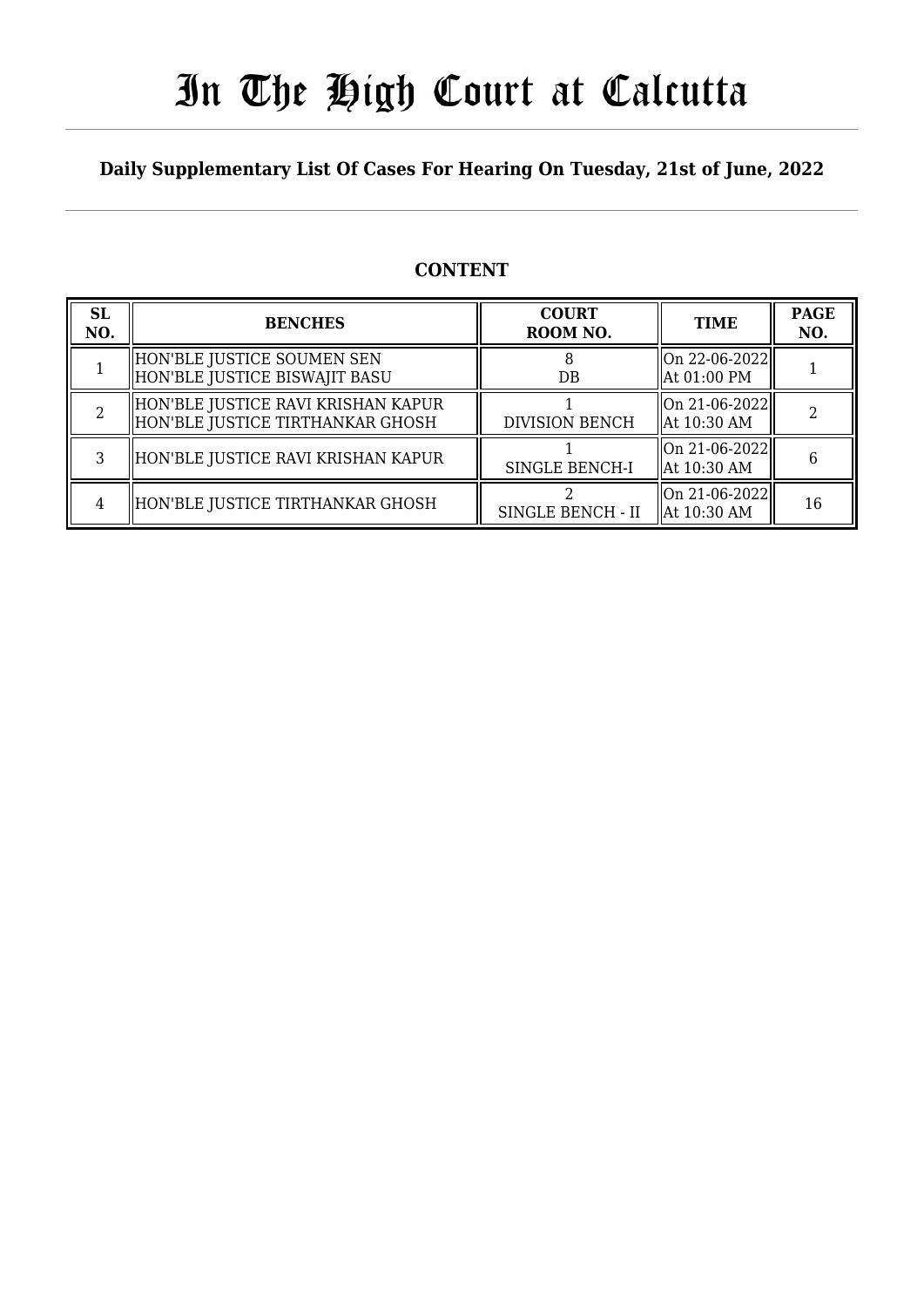

## Calcutta High Court **In The Circuit Bench at Port Blair**

### **Appellate Side**

**DAILY CAUSELIST For Tuesday The 21st June 2022**

**COURT NO. 8**

**DIVISION BENCH (DB)**

#### **AT 1:00 PM**

#### **HON'BLE JUSTICE SOUMEN SEN HON'BLE JUSTICE BISWAJIT BASU (VIA VIDEO CONFERENCE)**

#### **FOR 22.06.2022**

#### **FROM 2.00 P.M. THE REGULAR DIVISION BENCH WILL CONTINUE**

#### **REVIEW APPLICATION**

| RVW/72/2020<br>(WITH CAN<br>4213/2020) | SMT. K. KAVITHA<br>VS<br>SMT. G. AMIRTHAM                           | S. AJITH PRASAD |
|----------------------------------------|---------------------------------------------------------------------|-----------------|
| wt2 CPAN/21/2019                       | SMT. G. AMIRTHAM<br>VS<br>SMT. K. KAVITHA                           | G. BINNU KUMAR  |
| wt3 MA/14/2019                         | SMT. G. AMIRTHAN<br>VS<br>THE ANDAMAN AND<br>NICOBAR ADMINISTRATION | G. BINNU KUMAR  |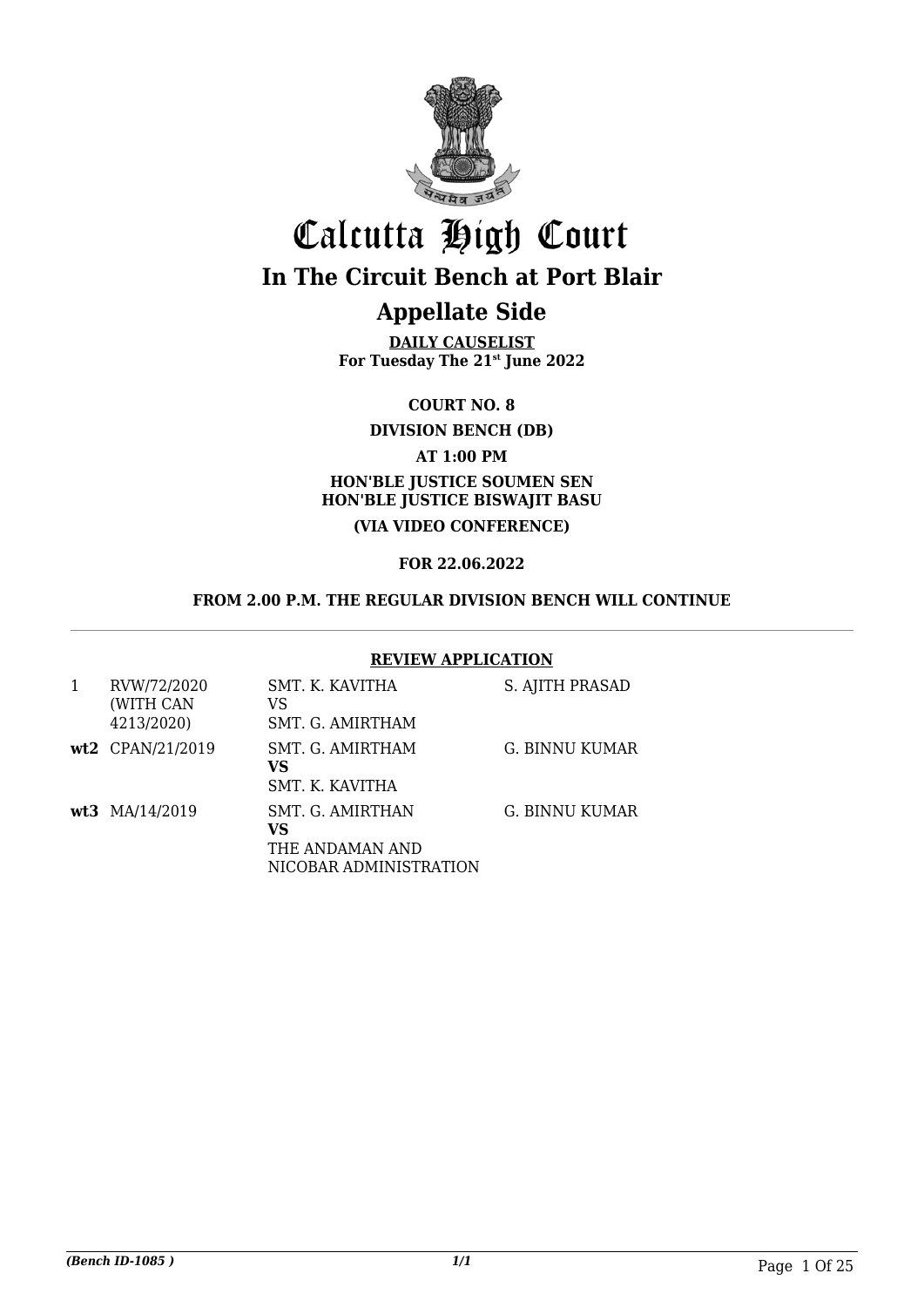

## Calcutta High Court **In The Circuit Bench at Port Blair**

## **Appellate Side**

**DAILY CAUSELIST For Tuesday The 21st June 2022**

**COURT NO. 1**

**DIVISION BENCH (DB)**

**AT 10:30 AM**

**HON'BLE JUSTICE RAVI KRISHAN KAPUR HON'BLE JUSTICE TIRTHANKAR GHOSH**

#### **MOTION**

| $\mathbf{1}$ | WP.CT/4/2022<br>$(21-06-2022)$ | <b>ABDUL NASEEM</b><br>VS.<br>UNION OF INDIA AND ORS.                                                     | <b>GOPALA BINNU</b><br><b>KUMAR</b> |                                                                     |
|--------------|--------------------------------|-----------------------------------------------------------------------------------------------------------|-------------------------------------|---------------------------------------------------------------------|
|              | IA NO: CAN/1/2022              |                                                                                                           |                                     |                                                                     |
| 2            | WP.CT/5/2022                   | THE UNION OF INDIA AND<br>ORS.<br><b>VS</b><br><b>SANJIT MADHU</b>                                        | N.A.KHAN                            |                                                                     |
|              |                                | <b>APPLICATION</b>                                                                                        |                                     |                                                                     |
| 3            | MA/5/2022                      | THE DIVISIONAL FOREST<br>OFFICER, MAYABUNDER<br><b>FOREST DIVISION</b><br><b>VS</b><br><b>BIRSA KINDO</b> | RAMENDU AGARWAL                     | <b>GOPALA BINNU</b><br><b>KUMAR</b>                                 |
|              | IA NO: CAN/1/2022              |                                                                                                           |                                     |                                                                     |
| 4            | MA/6/2022                      | <b>SELVI K. NATHAN</b><br><b>VS</b><br>THE ANDAMAN AND<br>NICOBAR ADMINISTRATION<br>AND ORS.              | K.M.B.JAYAPAL                       | <b>SHATADRU</b><br>CHAKRABORTY,<br><b>RAMENDU</b><br><b>AGARWAL</b> |
|              | IA NO: CAN/1/2022              |                                                                                                           |                                     |                                                                     |
| 5            | MA/7/2022                      | THE SUB REGISTRAR<br><b>VS</b><br><b>SIKANDER SINGH</b>                                                   | RAMENDU AGARWAL                     |                                                                     |
| 6            | MA/8/2022                      | <b>ISHTIAK ALI</b><br><b>VS</b><br>THE ASSISTANT<br>COMMISSIONER<br>(SETTLEMENT) AND ORS.                 | <b>ANANDA HALDER</b>                |                                                                     |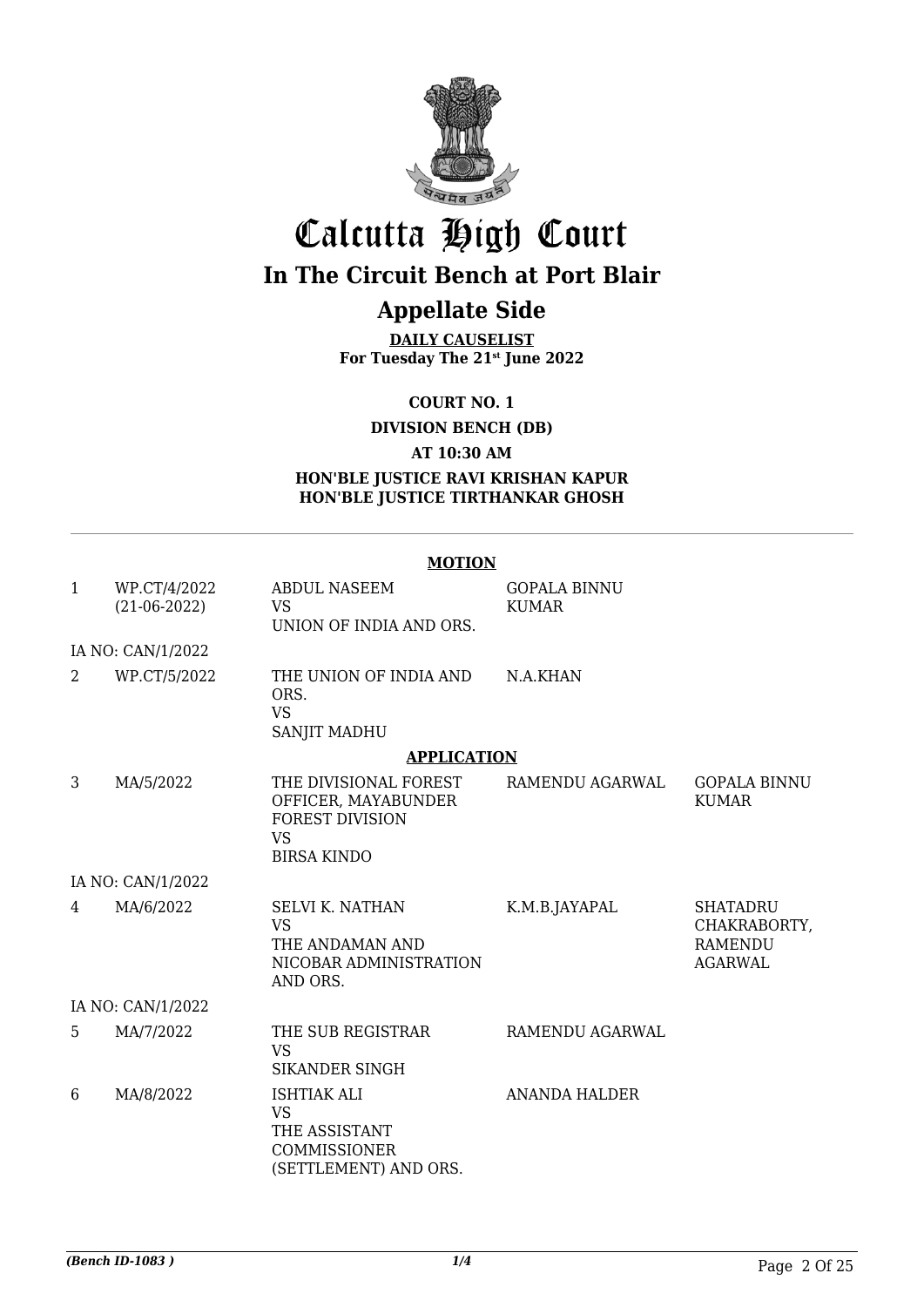| 7  | MA/9/2022                     | PONDICHERRY UNIVERSITY<br>AND ORS.<br><b>VS</b><br>THE ANDAMAN AND<br>NICOBAR ADMINISTRATION<br>AND ORS.          | RAJINDER SINGH                                     |                                                                     |
|----|-------------------------------|-------------------------------------------------------------------------------------------------------------------|----------------------------------------------------|---------------------------------------------------------------------|
|    | IA NO: CAN/1/2022, CAN/2/2022 |                                                                                                                   |                                                    |                                                                     |
|    |                               | <b>CONTEMPT APPLICATION</b>                                                                                       |                                                    |                                                                     |
| 8  | CPAN/11/2017                  | A.JOHN<br><b>VS</b><br>MAHINDER ROY                                                                               | N.A.KHAN                                           |                                                                     |
| 9  | CPAN/9/2021                   | MATHEW JOSEPH<br><b>VS</b><br>S.RAMESH KUMAR,<br><b>TEHSILDAR</b>                                                 | <b>ANJILI NAG</b>                                  |                                                                     |
|    |                               | <b>FOR HEARING</b>                                                                                                |                                                    |                                                                     |
| 10 | WP.CT/90/2019                 | SELVARAJ RAJU<br><b>VS</b><br>UNION OF INDIA AND ORS.                                                             | K.SABIR                                            | S.CHAKRABORTY,<br><b>RAMENDU</b><br><b>AGARWAL</b>                  |
| 11 | WPA(P)/107/2019               | M LAKSHMANAN<br><b>VS</b><br>THE ANDAMAN AND<br>NICOBAR ADMINISTRATION<br>AND ANOTHER                             | KMB JAYAPAL, G MINI                                | <b>SHATADRU</b><br>CHAKRABORTY,<br><b>RAMENDU</b><br><b>AGARWAL</b> |
| 12 | FAT/3/2020                    | A.SELVAKUMAR<br><b>VS</b><br>S.BHUVANESHWARI                                                                      | K.M.B.JAYAPAL                                      | A.K.CHAKRABORTHY                                                    |
| 13 | MA/9/2020                     | THE HONBLE LT.<br>GOVERNOR AND ORS.<br><b>VS</b><br>ANDAMAN SARVAJANIK<br>NIRMAN VIBAGH MAZDOOR<br>SANGH AND ORS. | <b>SHATADRU</b><br>CHAKRABORTY,<br>RAMENDU AGARWAL | <b>GOPALA BINNU</b><br><b>KUMAR</b>                                 |
|    | IA NO: CAN/1/2022             |                                                                                                                   |                                                    |                                                                     |
|    | wt14 MA/10/2020               | THE GENERAL MANAGER<br><b>VS</b><br><b>R.ALANGARAM AND SONS</b><br>AND ORS.                                       | <b>ANJILI NAG</b>                                  | <b>GOPALA BINNU</b><br><b>KUMAR</b>                                 |
|    | wt15 WPA/133/2020             | <b>BARATANG FOREST</b><br><b>WORKER'S UNION AND</b><br>ANR.<br><b>VS</b><br>UNION OF INDIA AND 05<br>ORS.         | <b>GOPALA BINNU</b><br><b>KUMAR</b>                | MEGHAJIT<br>MUKHERJEE,<br><b>RAMENDU</b><br><b>AGARWAL</b>          |
|    | wt16 WPA/162/2019             | THE DEPUTY<br><b>CONSERVATOR OF</b><br><b>FORESTS</b><br><b>VS</b><br>P.TATA RAO AND OTHERS                       | MEGHAJIT<br>MUKHERJEE,<br>RAMENDU AGARWAL          | <b>GOPALA BINNU</b><br><b>KUMAR</b>                                 |
| 17 | WPA(P)/82/2020                | P.KANNAN<br><b>VS</b><br>THE LIEUTENANT<br>GOVERNOR AND ORS.                                                      | K.M.B JAYAPAL                                      | S.CHAKRABORTY,<br>RAMENDU<br><b>AGARWAL</b>                         |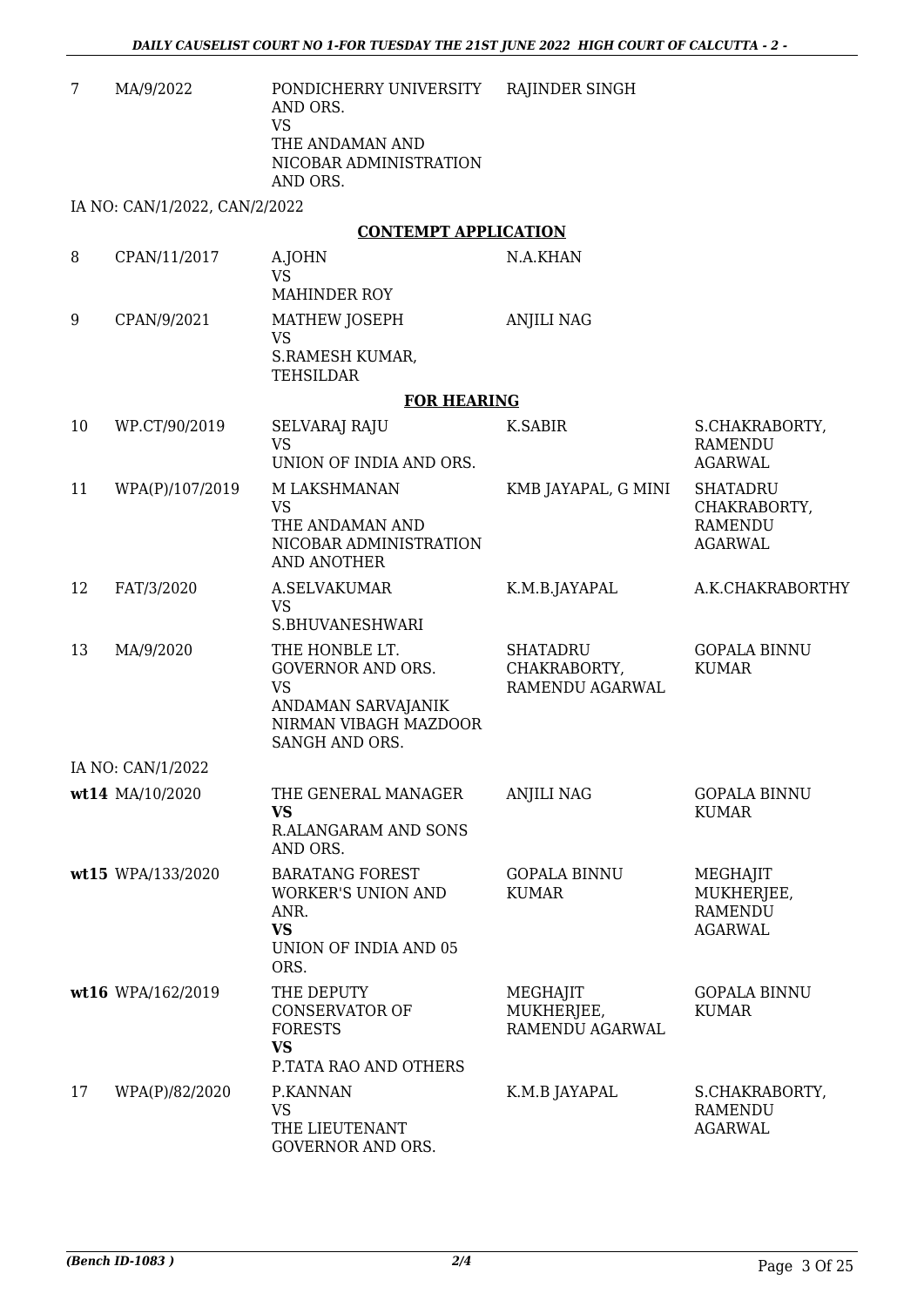| 18 | CRA/226/2020                  | <b>GOPAL BAROI @ ABHIR</b><br><b>BAROI</b><br><b>VS</b><br>THE STATE               | <b>ANJILI NAG</b>                                  | A.S.ZINU                                                                       |
|----|-------------------------------|------------------------------------------------------------------------------------|----------------------------------------------------|--------------------------------------------------------------------------------|
|    | IA NO: CRAN/1/2021            |                                                                                    |                                                    |                                                                                |
| 19 | FAT/1/2021                    | RAM CHANDER<br><b>VS</b><br><b>ANANTA</b>                                          | <b>ANJILI NAG</b>                                  | KMB JAYAPAL                                                                    |
| 20 | FAT/3/2021                    | <b>U.V.ANUMOD</b><br><b>VS</b><br>T.RAJITHA KUMARI                                 | K.M.B.JAYAPAL                                      |                                                                                |
| 21 | MA/3/2021                     | <b>BISESWAR MONDAL</b><br><b>VS</b><br>THE DEPUTY<br>COMMISSIONER AND ORS.         | K.VIJAY KUMAR                                      | SALIM MOHAMMED,<br>N.A.KHAN                                                    |
|    | IA NO: CAN/1/2021, CAN/2/2021 |                                                                                    |                                                    |                                                                                |
| 22 | CRA/4/2021                    | THE STATE<br><b>VS</b><br>DR. B.PRABHURAM                                          | A.S.ZINU                                           | ANJILI NAG,<br>D.ILANGO                                                        |
|    | IA NO: CRAN/2/2021            |                                                                                    |                                                    |                                                                                |
| 23 | MA/5/2021                     | THESLEEMA M.K.<br><b>VS</b><br>ANDAMAN AND NICOBAR<br>ADMINISTRATION AND<br>ORS.   | N.A.KHAN                                           | <b>SHATADRU</b><br>CHAKRABORTY,<br><b>RAMENDU</b><br>AGARWAL,<br>K.M.B.JAYAPAL |
|    | IA NO: CAN/1/2021             |                                                                                    |                                                    |                                                                                |
| 24 | CRA/6/2021                    | KARTHICK MONDAL<br><b>VS</b><br>THE STATE                                          | D.ILANGO, ANJILI<br><b>NAG</b>                     | <b>SUMIT KARMAKAR</b>                                                          |
| 25 | CRA/7/2021                    | <b>SUBHAM MAZUMDER</b><br><b>VS</b><br>THE STATE                                   | <b>D.ILANGO</b>                                    | A.S.ZINU                                                                       |
| 26 | CRA/8/2021                    | <b>SURESH TIRKEY</b><br>VS<br>THE STATE                                            | <b>G.BINNU KUMAR</b>                               | RAMENDU<br>AGARWAL, A.S.ZINU                                                   |
| 27 | CRA/16/2021                   | RITA DHALI<br><b>VS</b><br>THE STATE                                               | DEEP CHAIM, KABIR,<br><b>AJIT PRASAD</b>           | <b>SUMIT KARMAKAR</b>                                                          |
|    | wt28 CRA/15/2021              | <b>AMRITO HALDER</b><br><b>VS</b><br>THE STATE                                     | D. ILANGO                                          | <b>SUMIT KARMAKAR</b>                                                          |
| 29 | WP.CT/187/2021                | THE LIEUTENANT<br><b>GOVERNOR AND OTHERS</b><br><b>VS</b><br>P. HUSSAIN AND OTHERS | <b>SHATADRU</b><br>CHAKRABORTY,<br>RAMENDU AGARWAL | <b>GOPALA BINNU</b><br><b>KUMAR</b>                                            |
| 30 | WP.CT/192/2021                | SHIBSHANKAR BISWAS AND<br><b>ANR</b><br><b>VS</b><br>UNION OF INDIA AND ORS.       | PHATICK DAS                                        | <b>SHATADRU</b><br>CHAKRABORTY,<br><b>RAMENDU</b><br><b>AGARWAL</b>            |
| 31 | WP.CT/1/2022                  | KUNJUMOLE<br><b>VS</b><br>THE UNION OF INDIA AND<br>ORS.                           | <b>GOPALA BINNU</b><br><b>KUMAR</b>                | <b>SHATADRU</b><br>CHAKRABORTY,<br><b>RAMENDU</b><br><b>AGARWAL</b>            |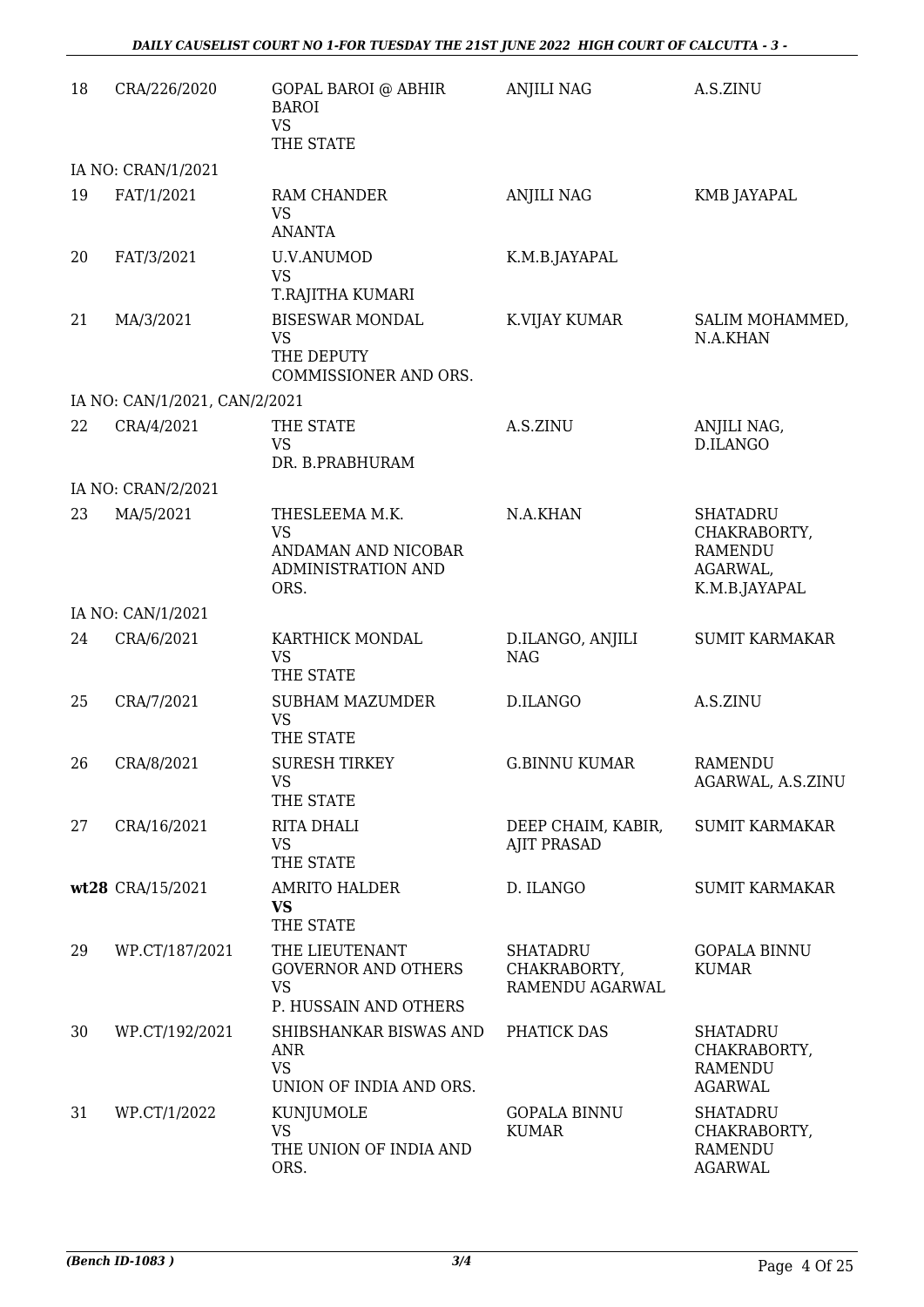**wt32** WP.CT/112/2020 THE UNION OF INDIA AND ORS. **VS** KUNJUMOLE ARUL PRASANTH ANJILI NAG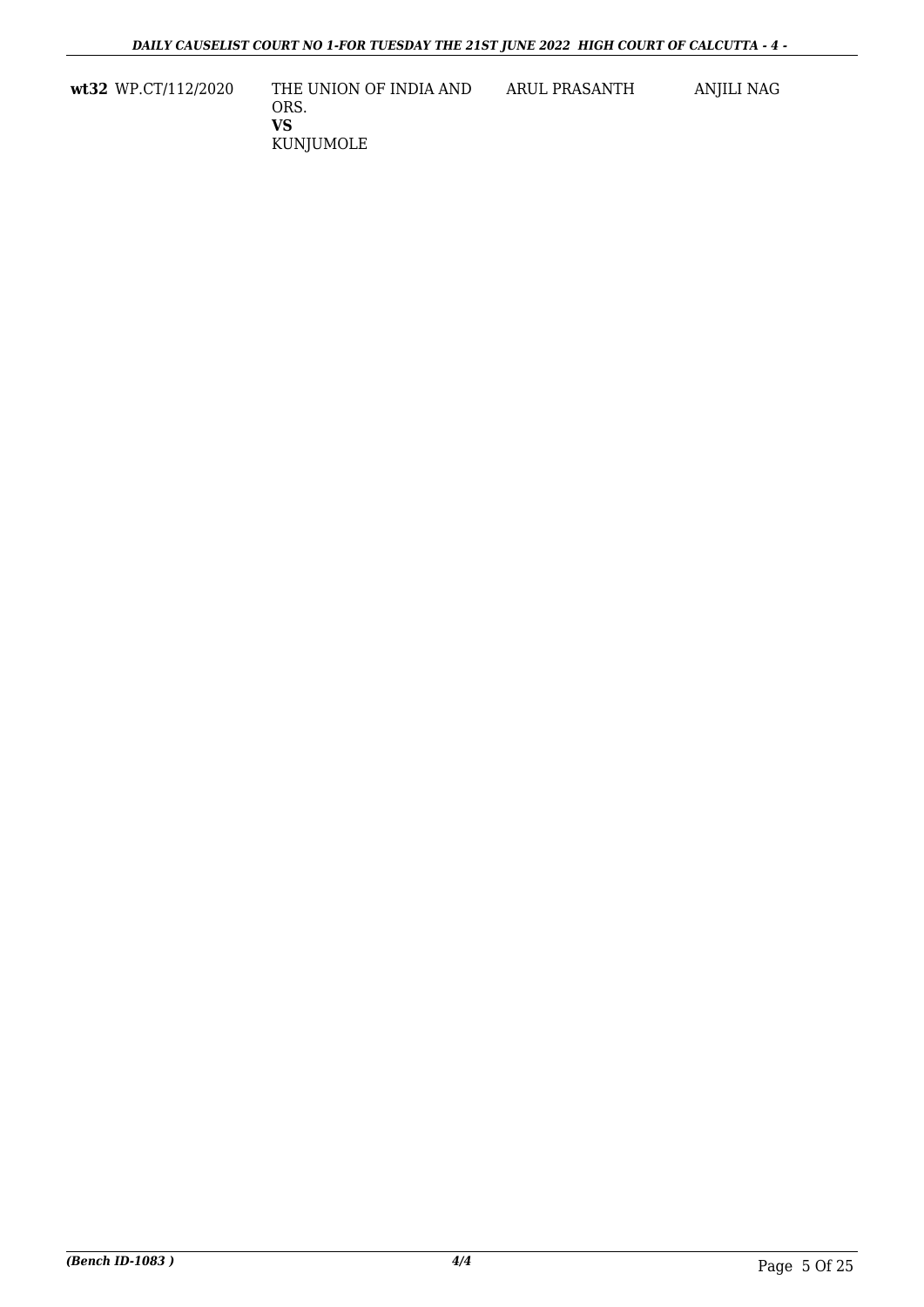

# Calcutta High Court

## **In The Circuit Bench at Port Blair**

### **Appellate Side**

**DAILY CAUSELIST For Tuesday The 21st June 2022**

**COURT NO. 1**

**SINGLE BENCH (SB)**

**AT 10:30 AM**

#### **HON'BLE JUSTICE RAVI KRISHAN KAPUR (SINGLE BENCH WILL SIT AFTER COMPLETION OF DIVISION BENCH)**

**TO BE MENTIONED**

|                |             | TO BE MENTIONED                                                                                                                             |                                     |                                     |
|----------------|-------------|---------------------------------------------------------------------------------------------------------------------------------------------|-------------------------------------|-------------------------------------|
| $\mathbf{1}$   | WPA/49/2022 | T.SAMSUDDEEN AND<br><b>OTHERS</b><br><b>VS</b><br>THE LIEUTENANT<br><b>GOVERNOR AND OTHERS</b>                                              | <b>GOPALA BINNU</b><br><b>KUMAR</b> | DEEP CHAIM KABIR,<br>RAJINDER SINGH |
|                |             | <b>MOTION</b>                                                                                                                               |                                     |                                     |
| $\overline{2}$ | CO/3/2022   | NAUSHAD ALI<br><b>VS</b><br>DHARMENDER MOHAN                                                                                                | <b>GOPALA BINNU</b><br><b>KUMAR</b> | <b>ANJII NAG</b>                    |
| 3              | CO/4/2022   | UNION OF INDIA AND ORS.<br><b>VS</b><br>ANDAMAN PLANTATION<br>AND DEVELOPMENT<br><b>CORPORATION PVT LTD</b>                                 | RAMENDU AGARWAL                     |                                     |
| 4              | CO/6/2022   | C.K.KUTTAN<br><b>VS</b><br><b>SARASWATI AND ORS</b>                                                                                         | <b>GOPALA BINNU</b><br><b>KUMAR</b> |                                     |
| 5              | CO/8/2022   | NAGESH RAM<br><b>VS</b><br>RAM MOORTHY AND 38<br><b>OTHERS</b>                                                                              | K.M.B. JAYAPAL                      |                                     |
| 6              | WPA/9/2022  | ANDAMAN SARVAJANIK<br>NIRMAN VIBAGH MAZDOOR<br>SANGH AND ANOTHER<br><b>VS</b><br>THE HONOURABLE<br>LIEUTENANT GOVERNOR<br><b>AND OTHERS</b> | <b>GOPALA BINNU</b><br><b>KUMAR</b> |                                     |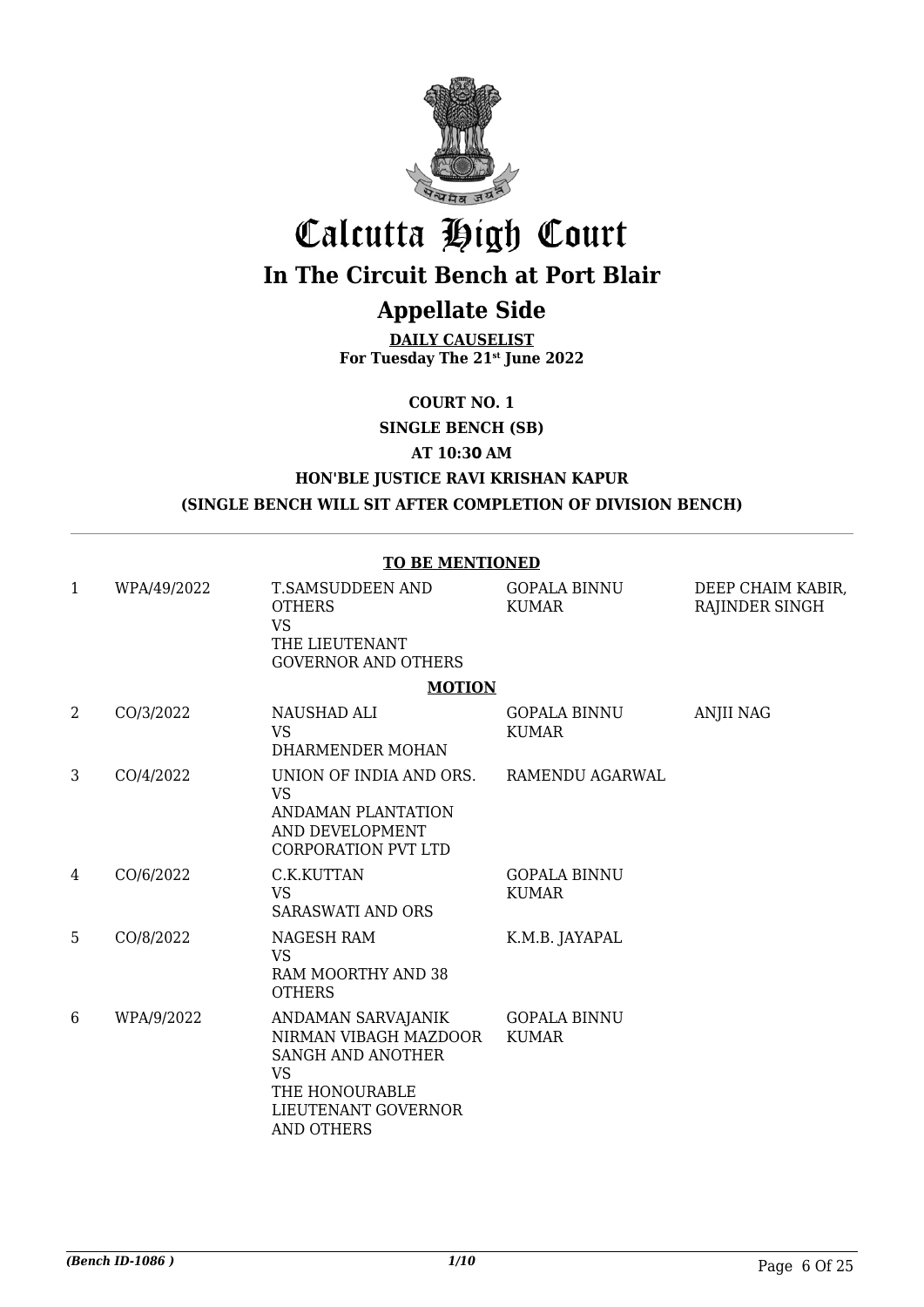| 7  | CO/9/2022   | NEW INDIA ASSURANCE<br>CO.LTD.<br><b>VS</b><br>SHOBHA BAI AND ORS.                                        | N.A.KHAN                |                                         |
|----|-------------|-----------------------------------------------------------------------------------------------------------|-------------------------|-----------------------------------------|
| 8  | WPA/15/2022 | M. NOKRAJ<br><b>VS</b><br>THE UNION OF INDIA AND<br><b>OTHERS</b>                                         | RAKESH KUMAR            | <b>SALIM MOHAMMED</b>                   |
| 9  | WPA/18/2022 | K. JAIRAM<br><b>VS</b><br>THE CHAIRPERSON AND<br><b>OTHERS</b>                                            | <b>ANANDA HALDER</b>    | ANJILI NAG, ARUL<br><b>PRASANTH</b>     |
| 10 | WPA/45/2022 | RAJESH CHADDA<br><b>VS</b><br>THE SUB REGISTRAR<br>(CAMPBELL BAY) AND ORS.                                | <b>S.N.TEENA HUDSON</b> | <b>SALIM MOHAMMED</b>                   |
| 11 | WPA/60/2022 | <b>INDERNATH</b><br><b>VS</b><br>THE LIEUTENANT<br><b>GOVERNOR AND OTHERS</b>                             | K.SABIR                 | <b>SALIM MOHAMMED</b>                   |
| 12 | WPA/69/2022 | VINITHA KUMARI<br><b>VS</b><br>THE LIEUTENANT<br><b>GOVERNOR AND ORS.</b>                                 | K.M.B.JAYAPAL           | SALIM MOHAMMED,<br><b>ANANDA HALDER</b> |
| 13 | WPA/77/2022 | <b>MANTU MONDAL</b><br><b>VS</b><br>THE DEPUTY<br>COMMISSIONER                                            | <b>K.SABIR</b>          |                                         |
| 14 | WPA/81/2022 | ROOFERS HOTELS LIMITED<br>AND ANR.<br><b>VS</b><br>THE DEPUTY<br>COMMISSIONERA AND ORS.                   | <b>ANJILI NAG</b>       |                                         |
| 15 | WPA/83/2022 | K. SARAVANAN<br>VS<br>THE LIEUTENANT<br><b>GOVERNOR AND ORS.</b>                                          | <b>ANJILI NAG</b>       |                                         |
| 16 | WPA/85/2022 | <b>VIKAS KISHEN</b><br><b>VS</b><br>THE ANDAMAN AND<br>NICOBAR ADMINISTRATION<br>AND ANR.                 | K.M.B. JAYAPAL          |                                         |
| 17 | WPA/86/2022 | M/S HOTEL DREAM PALACE<br>AND ORS.<br><b>VS</b><br>THE CHIEF LABOUR<br>COMMISSIONER (CENTRAL)<br>AND ORS. | <b>RAKESH KUMAR</b>     |                                         |
| 18 | WPA/87/2022 | KHAGAN SIKDER<br>VS<br>THE LIEUTENANT<br>GOVERNOR AND ORS.                                                | PROHIT MOHAN LAL        |                                         |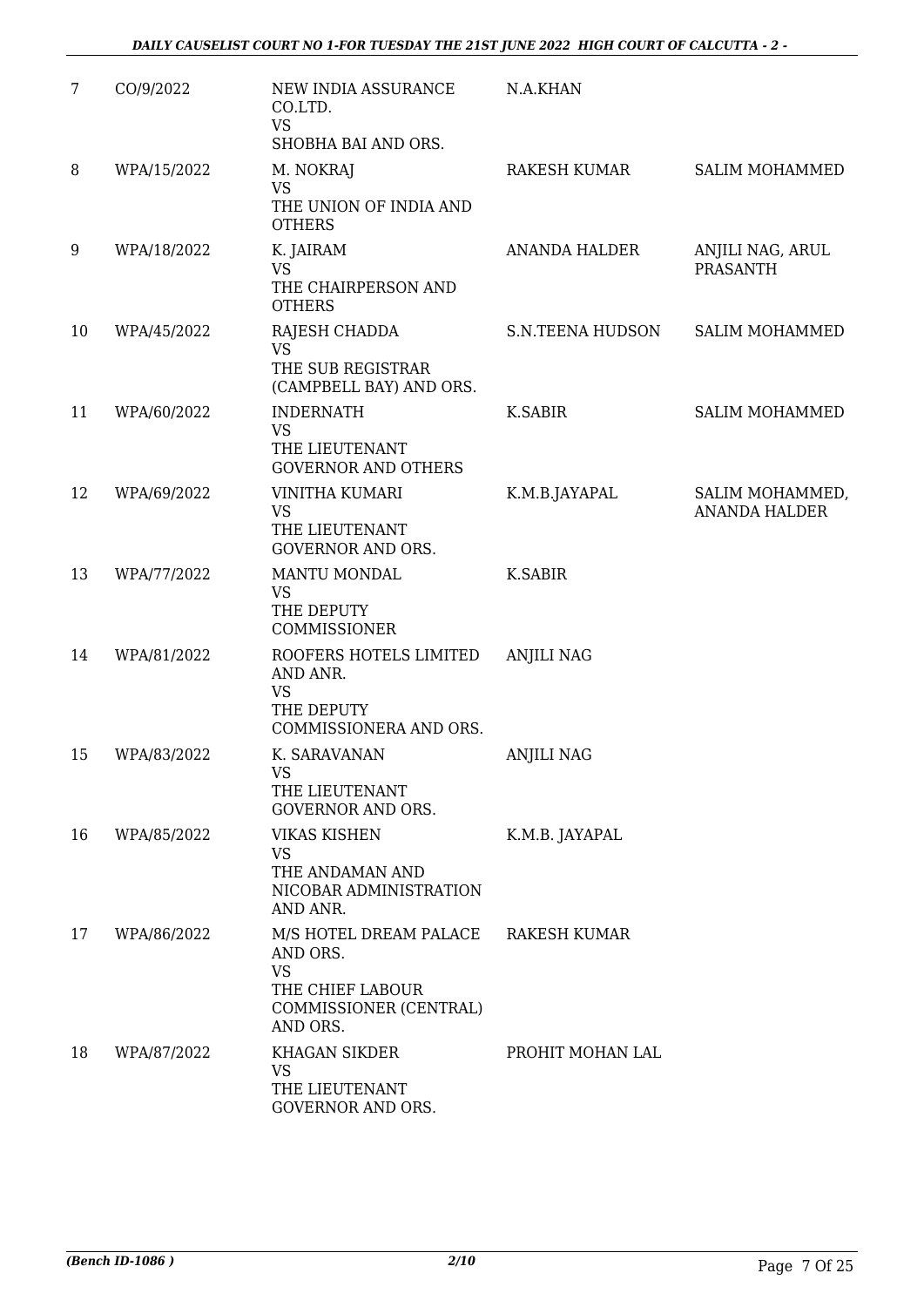| 19 | WPA/91/2022       | P. SAKTHIVEL<br><b>VS</b><br>THE SECRETARY, PORT<br><b>BLAIR MUNICIPAL</b><br>COUNCIL AND ORS.          | K. SABIR                     |
|----|-------------------|---------------------------------------------------------------------------------------------------------|------------------------------|
| 20 | WPA/94/2022       | <b>SANTHA KUMARI</b><br>VS<br>THE LIEUTENANT<br><b>GOVERNOR AND ORS.</b>                                | MAHESHWAR LALL               |
| 21 | WPA/96/2022       | T.V.MOHAN<br><b>VS</b><br>THE LIEUTENANT<br><b>GOVERNOR AND ORS.</b>                                    | <b>VEEDUR NARAYAN</b>        |
| 22 | WPA/100/2022      | RADHA PADA MONDAL<br><b>VS</b><br>THE PANCHAYAT<br>SECRETARY AND ANR.                                   | K.SABIR                      |
| 23 | WPA/105/2022      | C. ARMUGAM<br><b>VS</b><br>THE ANDAMAN AND<br>NICOBAR ADMINISTRATION<br>AND ORS.                        | K.M.B. JAYAPAL               |
| 24 | WPA/111/2022      | RAJA BHAGWAN DAS<br><b>KAPOOR</b><br><b>VS</b><br>THE ANDAMAN AND<br>NICOBAR ADMINISTRATION<br>AND ANR. | K.M.B. JAYAPAL               |
| 25 | WPA/126/2022      | <b>DHANALAXMI</b><br><b>VS</b><br>THE ANDAMAN AND<br>NICOBAR ADMINISTRATION<br>AND ORS.                 | K.M.B.JAYAPAL                |
|    | IA NO: CAN/1/2022 |                                                                                                         |                              |
|    | 26 WPA/133/2022   | <b>RAJESH PAUL</b><br>VS.<br>THE SUPERINTENDING<br><b>ENGINEER</b>                                      | <b>GOPALA BINNU</b><br>KUMAR |
| 27 | WPA/158/2022      | C. JAGATHEESAN<br><b>VS</b><br>THE ASSISTANT ENGINEER                                                   | <b>VEEDUR NARAYAN</b>        |
| 28 | WPA/161/2022      | M/S ANDAMAN MARINE<br><b>SEAMAN UNION</b><br><b>VS</b><br>THE ANDAMAN AND<br>NICOBAR ADMINISTRATION     | V. D. SIVABALAN              |
| 29 | WPA/162/2022      | PRADEEP NARAYAN<br><b>VS</b><br>THE DIRECTOR OF<br><b>INDUSTRIES</b>                                    | RAKESH PAL GOBIND            |
| 30 | WPA/164/2022      | <b>AMAL DAS</b><br>VS<br>THE TEHSILDAR                                                                  | ANANDA HALDER                |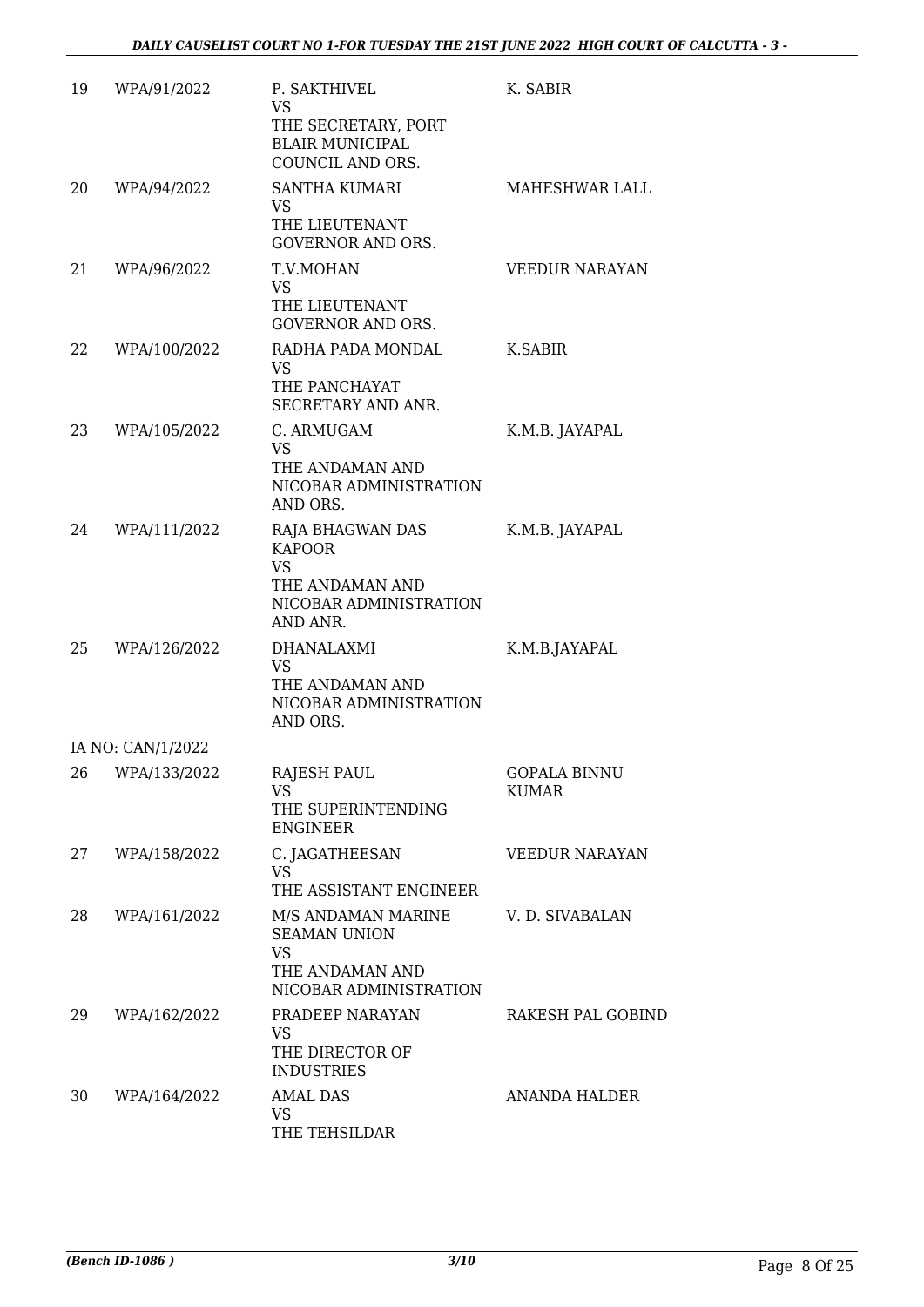| 31 | WPA/166/2022      | JADWED RESORTS AND<br>LEISURE PVT. LTD.<br><b>VS</b><br>THE LIEUTENANT<br><b>GOVERNOR</b>           | <b>ANJILI NAG</b>    |                                                                     |
|----|-------------------|-----------------------------------------------------------------------------------------------------|----------------------|---------------------------------------------------------------------|
| 32 | WPA/168/2022      | S. POOWATHI RAJA ALIAS<br><b>BHUPATHY</b><br><b>VS</b><br>THE ANDAMAN AND<br>NICOBAR ADMINISTRATION | K.M.B.JAYAPAL        |                                                                     |
| 33 | WPA/171/2022      | AND ORS.<br><b>MARY ANTONY</b>                                                                      | PARDESHIA MUNDA      |                                                                     |
|    |                   | <b>VS</b><br>THE ADMINISTRATOR AND<br>ORS.                                                          |                      |                                                                     |
| 34 | WPA/175/2022      | <b>K.PREM KUMAR</b>                                                                                 | KMB JAYAPAL, G MINI  |                                                                     |
|    |                   | <b>VS</b><br>THE ANDAMAN AND<br>NICOBAR ADMINISTRATION<br><b>AND OTHERS</b>                         |                      |                                                                     |
| 35 | WPA/177/2022      | NEELA RANI BANERJEE<br><b>VS</b><br>THE ANDAMAN AND<br>NICOBAR ADMINISTRATION<br>AND ORS.           | K.M.B.JAYAPAL        |                                                                     |
|    |                   | <b>FOR ORDERS</b>                                                                                   |                      |                                                                     |
| 36 | WPA/69/2020       | R.ELANGOVAN AND ANR.<br><b>VS</b><br>THE LIEUTENANT<br><b>GOVERNOR AND ORS.</b>                     | <b>ANANDA HALDER</b> |                                                                     |
| 37 | SAT/2/2021        | M.RAMESHWARI<br>VS<br>K.KONDAIAH                                                                    | <b>ANJILI NAG</b>    |                                                                     |
| 38 | WPA/192/2021      | CENTRE OF INDIAN TRADE<br><b>UNIONS</b><br><b>VS</b><br>THE LIEUTENANT<br><b>GOVERNOR AND ORS.</b>  | <b>G.BINNU KUMAR</b> | <b>SHATADRU</b><br>CHAKRABORTY,<br><b>RAMENDU</b><br><b>AGARWAL</b> |
|    |                   | <b>APPLICATION</b>                                                                                  |                      |                                                                     |
| 39 | FMAT/4/2020       | MANJU BISWAS AND ORS.<br><b>VS</b><br>THE MANAGER, NEW INDIA<br>ASSURANCE COMPANY<br>LTD.           | K.M.B.JAYAPAL        | N.A.KHAN                                                            |
| 40 | FMAT/3/2021       | <b>AMIYO ROY</b><br><b>VS</b><br>THE DIRECTOR AND<br><b>ANOTHER</b>                                 | <b>ANJILI NAG</b>    | <b>RAMENDU</b><br>AGARWAL, LOKESH<br><b>CHEZIAN</b>                 |
|    | IA NO: CAN/1/2021 |                                                                                                     |                      |                                                                     |
| 41 | CO/1/2022         | UNION OF INDIA<br><b>VS</b><br>ATUL DHANOTIA                                                        | RAMENDU AGARWAL      |                                                                     |
|    | IA NO: CAN/1/2022 |                                                                                                     |                      |                                                                     |

*(Bench ID-1086 ) 4/10* Page 9 Of 25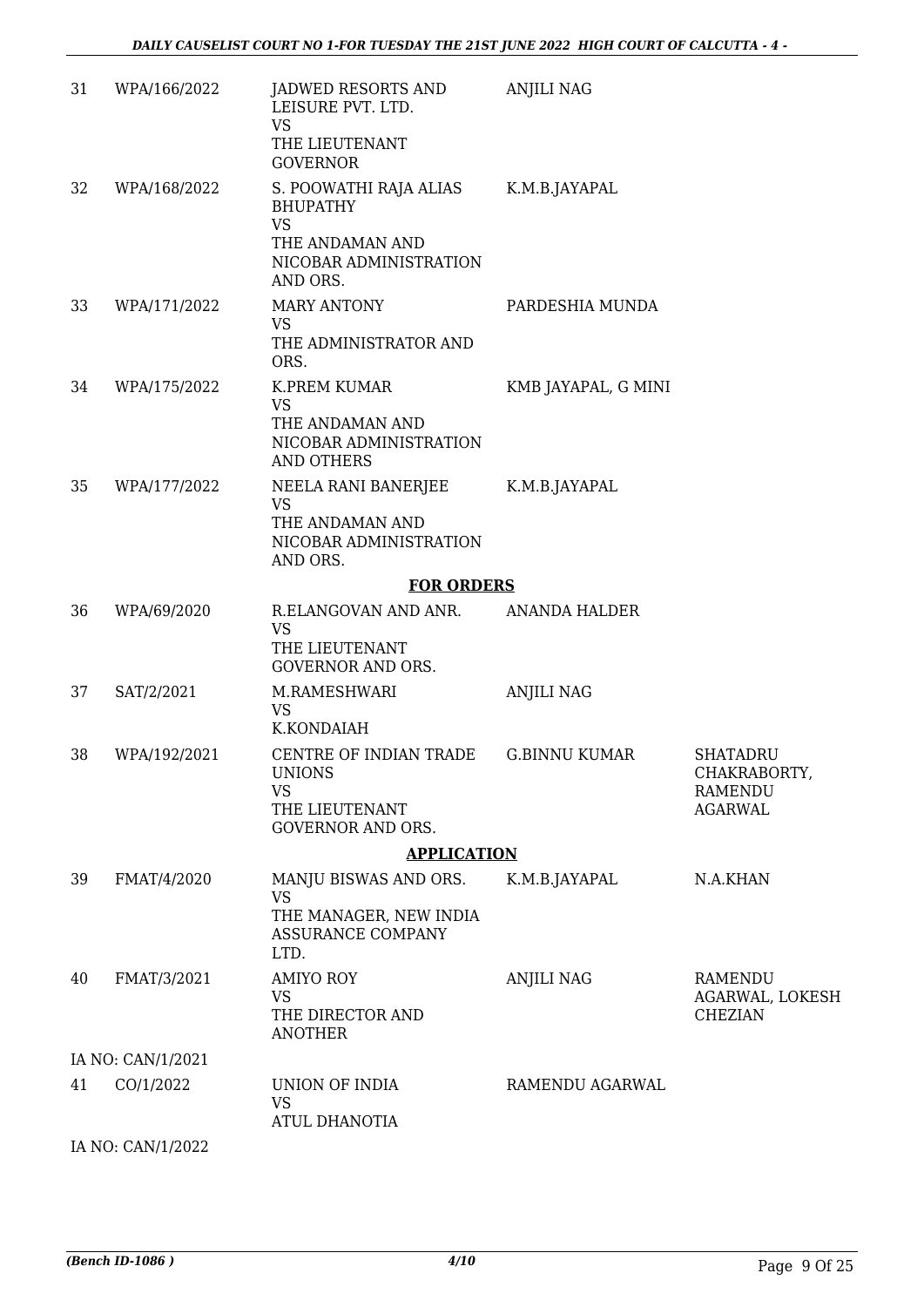| 42 | FMA/2/2022                    | <b>LAXMI NARAYAN</b><br><b>VS</b>                                                       | KMB JAYAPAL, G.MINI                              | <b>ANJILI NAG</b>                                                   |
|----|-------------------------------|-----------------------------------------------------------------------------------------|--------------------------------------------------|---------------------------------------------------------------------|
|    |                               | HARBANS KAUR AND<br><b>OTHERS</b>                                                       |                                                  |                                                                     |
|    | IA NO: CAN/1/2022             |                                                                                         |                                                  |                                                                     |
|    |                               | <b>CONTEMPT APPLICATION</b>                                                             |                                                  |                                                                     |
| 43 | CPAN/28/2019<br>IN WP195/2019 | SHRI MOHAMMED SAMEER<br>AND 33 ORS.<br><b>VS</b><br><b>SUDHIR MAHAJAN</b>               | <b>RAKESH KUMAR</b>                              |                                                                     |
| 44 | CPAN/20/2021                  | <b>MILANI URAON</b>                                                                     | PARDESHIA MUNDA                                  | RAMENDU                                                             |
|    |                               | <b>VS</b><br><b>RAMESH KUMAR</b>                                                        |                                                  | <b>AGARWAL</b>                                                      |
| 45 | CPAN/5/2022                   | KADEEJA BIBI<br><b>VS</b><br>ANJALI SEHRAWAT, DEPUTY<br>COMMISSIONER                    | K.M.B.JAYAPAL                                    |                                                                     |
|    |                               | <b>FOR HEARING</b>                                                                      |                                                  |                                                                     |
| 46 | WPA/159/2014                  | A.ZAHEED                                                                                | K.M.B.JAYAPAL,                                   | ARUL PRASANTH                                                       |
|    |                               | <b>VS</b><br>THE ANDAMAN AND<br>NICOBAR ADMINISTRATION<br>AND ORS.                      | G.MINI                                           |                                                                     |
| 47 | WPA/9/2018                    | P.SUNDARA RAO<br><b>VS</b><br>THE LIEUTENANT<br><b>GOVERNOR AND ORS.</b>                | <b>GOPALA BINNU</b><br><b>KUMAR</b>              | <b>SHATADRU</b><br>CHAKRABORTY,<br><b>RAMENDU</b><br><b>AGARWAL</b> |
| 48 | SA/1/2019                     | USMAN ALI AND ORS.<br><b>VS</b><br>CHAMPA DEVI AND ORS.                                 | N.A.KHAN                                         | K.M.B.JAYAPAL,<br>G.MINI, SABRINA<br><b>BEGUM</b>                   |
|    | wt49 SA/2/2019                | USMAN ALI AND ORS.<br><b>VS</b><br>CHAMPA DEVI AND ORS.                                 | N.A.KHAN                                         | K.M.B.JAYAPAL,<br>G.MINI, SABRINA<br><b>BEGUM</b>                   |
| 50 | FMAT/3/2019                   | SABITA DEVI AND ORS.<br><b>VS</b><br>THE MANAGER AND ANR.                               | K.M.B.JAYAPAL,<br>G.MINI                         | ARUL PRASANTH,<br><b>ANITHA HEGDE</b>                               |
| 51 | WPA/173/2019                  | <b>SHRI BIRSA KINDO</b><br><b>VS</b><br>THE DIVISIONAL FOREST<br>OFFICER, MAYABUNDER    | <b>GOPALA BINU KUMAR</b>                         | <b>SHATADRU</b><br>CHAKRABORTY,<br>RAMENDU<br><b>AGARWAL</b>        |
| 52 | WPA/206/2019                  | SUDEEP RAI SHARMA                                                                       | GOPALA BINU KUMAR                                | <b>S.GANGULY</b>                                                    |
|    |                               | <b>VS</b><br>THE UNION OF INDIA AND<br>ORS.                                             |                                                  |                                                                     |
| 53 | WPA/219/2019                  | SMTI. JAI LAKSHMI<br><b>VS</b><br>THE ANDAMAN AND<br>NICOBAR ADMINISTRATION<br>AND ORS. | G. MINI AND<br>K.M.B.JAYAPAL                     | <b>SHATADRU</b><br><b>CHAKRABORTY</b>                               |
| 54 | WPA/227/2019                  | A.MURUGESAN AND ORS.<br><b>VS</b><br>THE UNION OF INDIA AND<br>ORS.                     | RAKESH PAL GOBIND,<br>S.C.MISHRA,<br>A.VENKATESH | TULSI LALL,<br>TASNEEM,<br><b>V.D.SIVABALAN</b>                     |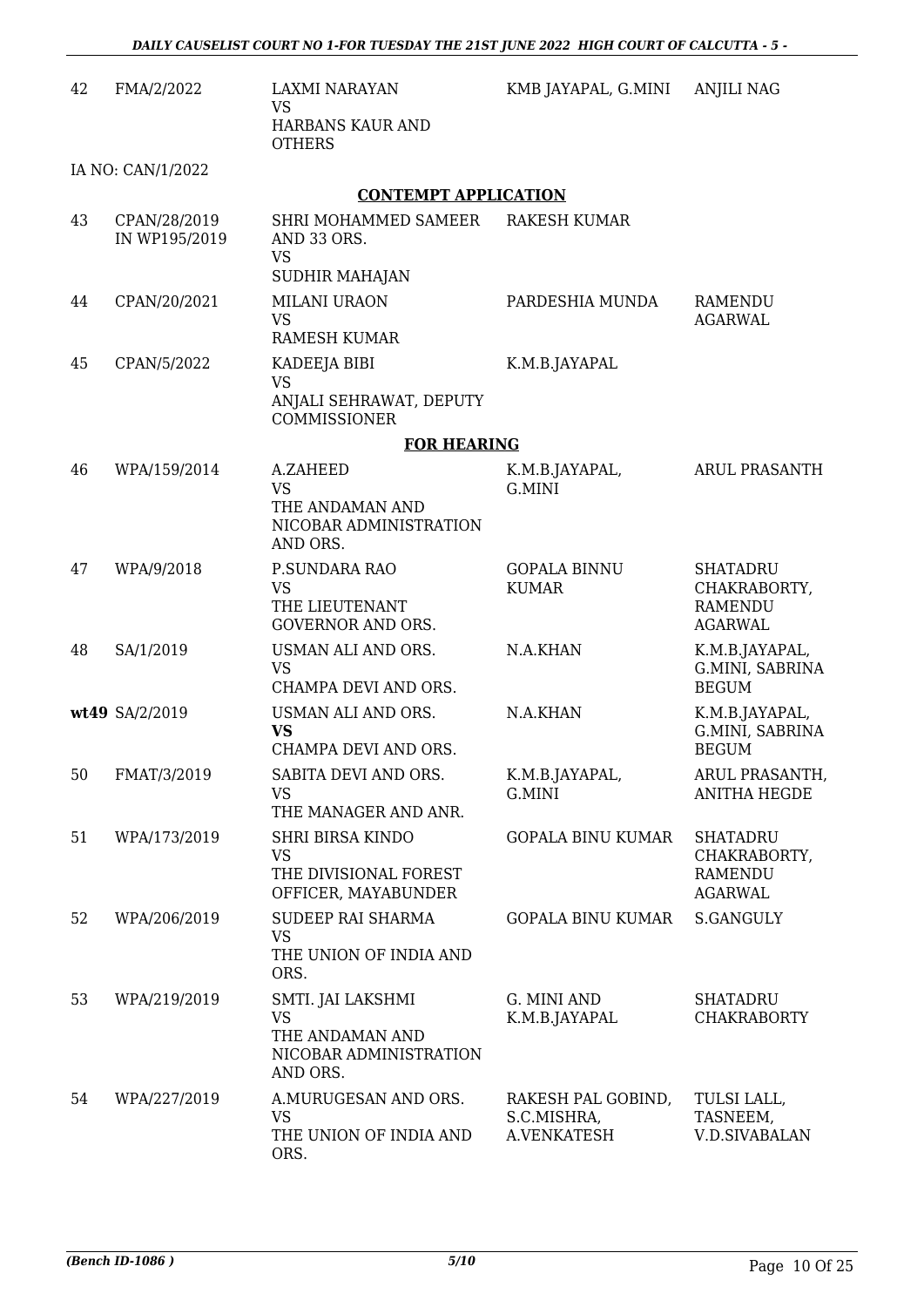|    | wt55 WPA/152/2019 | ALOK KUMAR DAS AND<br>ORS.<br><b>VS</b><br>THE UNION OF INDIA AND<br>ORS.                               | RAKESH PAL GOBIND,<br>S.C.MISHRA         | TULSI LALL,<br>TASNEEM,<br><b>V.D.SIVABALAN</b> |
|----|-------------------|---------------------------------------------------------------------------------------------------------|------------------------------------------|-------------------------------------------------|
| 56 | WPA/238/2019      | SMTI. PRIYA MINJ<br><b>VS</b><br>THE ANDAMAN AND<br>NICOBAR ADMINISTRATION<br>AND ANR.                  | K. M. B. JAYAPAL                         | <b>VIKAS TEWARY</b>                             |
| 57 | WPA/243/2019      | KARTICK AND ORS.<br><b>VS</b><br>THE LIEUTENANT<br><b>GOVERNOR AND ORS.</b>                             | ANJILI NAG, SHIPRA<br><b>MANDAL</b>      | RAMENDU<br><b>AGARWAL</b>                       |
| 58 | WPA/248/2019      | <b>A.SUNDAR</b><br><b>VS</b><br>THE HONBLE LIEUTENANT<br><b>GOVERNOR AND ORS.</b>                       | <b>GOPALA BINNU</b><br><b>KUMAR</b>      | <b>SHATADRU</b><br><b>CHAKRABORTY</b>           |
| 59 | WPA/267/2019      | THE GENERAL MANAGER,<br>ANIIDCO LTD.<br><b>VS</b><br>Y. JOHN AND ORS.                                   | ANJILI NAG,<br><b>R.PRADEEP</b>          | <b>GOPALA BINNU</b><br><b>KUMAR</b>             |
| 60 | WPA/287/2019      | ISLAND TRAVELS PVT. LTD.<br><b>VS</b><br>THE ANDAMAN AND<br>NICOBAR ADMINISTRATION<br>AND ORS.          | DEEP CHAIM KABIR,<br><b>AJITH PRASAD</b> | <b>ANJILI NAG</b>                               |
| 61 | WPA/329/2019      | TOURIST WORKERS UNION<br>AND ANR.<br><b>VS</b><br>THE ANDAMAN AND<br>NICOBAR ADMINISTRATION<br>AND ORS. | <b>GOPALA BINNU</b><br><b>KUMAR</b>      | V.TIWARI, ANJILI<br><b>NAG</b>                  |
| 62 | SAT/1/2020        | M. T. SAIDU AND ORS.<br>VS.<br>M/S. ANDAMAN TIMBER<br>INDUSTRIES LIMITED AND<br>ANR.                    | K. VIJAY KUMAR                           | K. M. B JAYAPAL                                 |
| 63 | FMA/1/2020        | <b>ARPITA GHOSH</b><br>VS<br>SHIV PRASAD AND ANR.                                                       | <b>LOKESH CHEZIAN</b>                    | S.C.MISHRA                                      |
| 64 | FMAT/2/2020       | JAVED NISAR<br><b>VS</b><br>THE MANAGER, UNITED<br><b>INDIA INSURANCE</b><br>COMPANY LTD. AND ANR.      | K.M.B.JAYAPAL                            | N.A.KHAN, ARUL<br><b>PRASANTH</b>               |
|    | IA NO: CAN/1/2021 |                                                                                                         |                                          |                                                 |
| 65 | WPA/34/2020       | SMTI. REBA MONDAL<br>VS<br>THE UNION OF INDIA AND<br>ORS.                                               | <b>ANANDA HALDER</b>                     | RAMENDU<br>AGARWAL                              |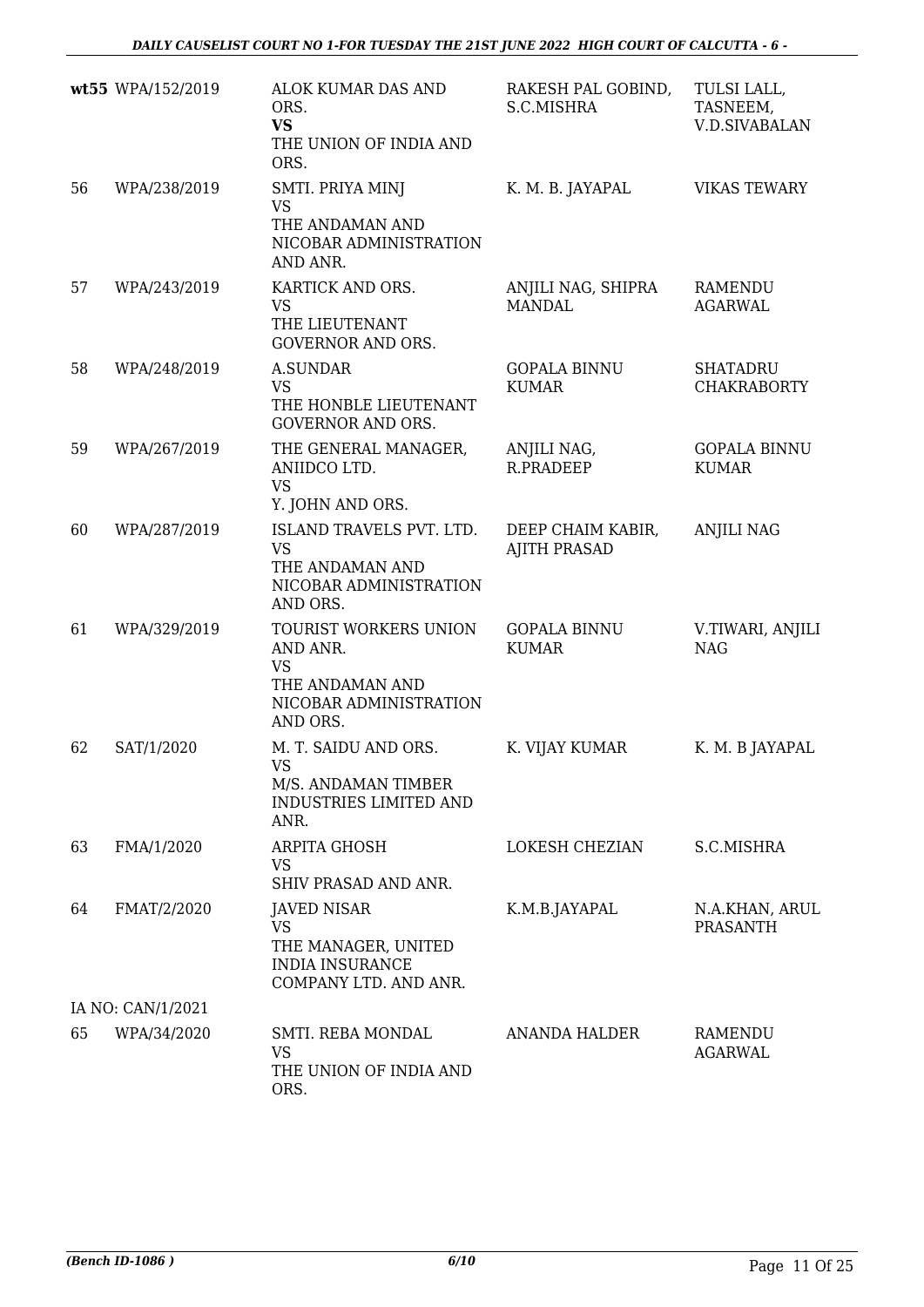| 66 | WPA/54/2020       | <b>KISHEN RAM</b><br><b>VS</b><br>THE LIEUTENANT<br><b>GOVERNOR AND ORS.</b>                                                                       | G. MINI AND K.M.B.<br>JAYAPAL        | <b>SHATADRU</b><br><b>CHAKRABORTY</b> |
|----|-------------------|----------------------------------------------------------------------------------------------------------------------------------------------------|--------------------------------------|---------------------------------------|
| 67 | WPA/59/2020       | G.P.MANI<br><b>VS</b><br>ANDAMAN NICOBAR<br><b>ISLANDS INTEGRATED</b><br><b>DEVELOPMENT</b><br><b>CORPORATION LIMITED</b><br>(ANIIDCO) AND ANOTHER | <b>GOPALA BINNU</b><br><b>KUMAR</b>  |                                       |
| 68 | WPA/90/2020       | S. SHANMUGANATHAN<br><b>VS</b><br>ANDAMAN NICOBAR<br><b>ISLANDS INTEGRATED</b><br>DEVELOPMENT<br><b>CORPORATION LIMITED</b><br>(ANIIDCO) AND ANR.  | <b>GOPALA BINU KUMAR</b>             | <b>ANJILI NAG</b>                     |
| 69 | WPA/94/2020       | JOHN EKKA AND ORS.<br><b>VS</b><br>THE UNION OF INDIA AND<br>ORS.                                                                                  | <b>GOPALA BINNU</b><br><b>KUMAR</b>  | <b>SHATADRU</b><br><b>CHAKRABORTY</b> |
| 70 | WPA/96/2020       | P.VAIKUNTA RAO<br><b>VS</b><br>THE UNION OF INDIA AND<br>ORS.                                                                                      | <b>GOPALA BINNU</b><br><b>KUMAR</b>  | <b>SHATADRU</b><br><b>CHAKRABORTY</b> |
| 71 | WPA/102/2020      | SHRI. AKSHAY PANT<br><b>VS</b><br>THE UNION OF INDIA AND<br>ORS.                                                                                   | G. MINI AND K.M.B.<br><b>JAYAPAL</b> | M.P.KAMARAJ                           |
| 72 | WPA/109/2020      | <b>SASI KALA</b><br><b>VS</b><br>THE UNION OF INDIA AND<br>ORS.                                                                                    | K.M.B.JAYAPAL,<br>G.MINI             | <b>RAMENDU</b><br><b>AGARWAL</b>      |
|    | wt73 WPA/110/2020 | <b>KHATHIJA</b><br><b>VS</b><br>THE UNION OF INDIA AND<br>ORS.                                                                                     | K.M.B.JAYAPAL                        | <b>RAMENDU</b><br><b>AGARWAL</b>      |
| 74 | WPA/121/2020      | SOBHANA KUMARI<br><b>VS</b><br>THE LIEUTENANT<br><b>GOVERNOR AND ORS.</b>                                                                          | <b>GOPALA BINNU</b><br><b>KUMAR</b>  | <b>SHATADRU</b><br><b>CHAKRABORTY</b> |
| 75 | WPA/123/2020      | M.KRISHNAN<br><b>VS</b><br>THE LT GOVERNOR AND<br>ORS.                                                                                             | MOHAMMED<br><b>TABRAIZ</b>           | <b>ARUL PRASANTH</b>                  |
| 76 | WPA/137/2020      | MOHD. NASRULLAH<br><b>VS</b><br>THE COMMISSIONER,<br><b>GOOD AND SERVICE TAX</b><br>AND ORS.                                                       | ANANDA HALDER                        | A.K.MANDAL                            |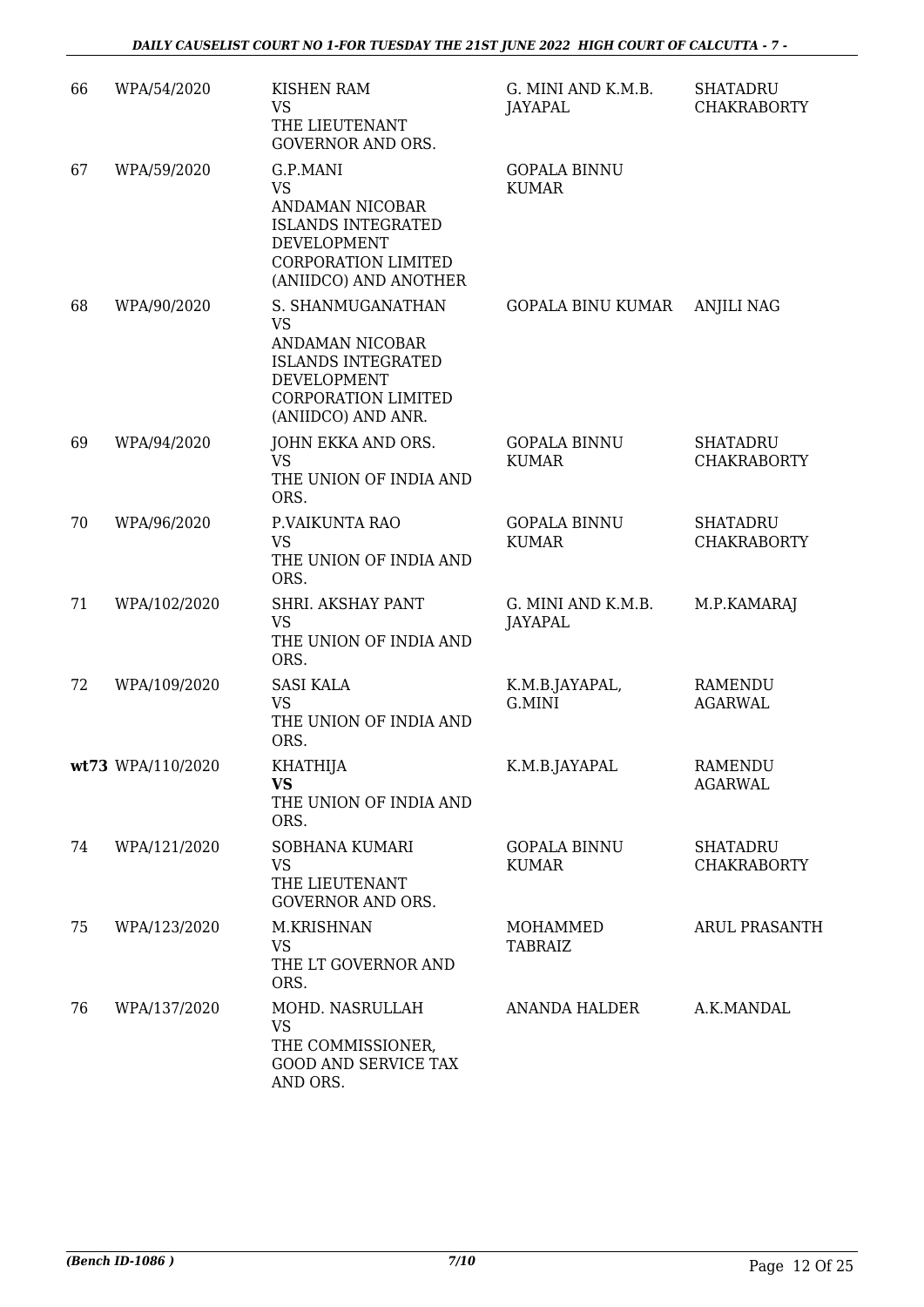| 77 | WPA/149/2020     | M/S T.T. TRADING<br>COMPANY AND ANR.<br><b>VS</b><br>THE ANDAMAN AND<br>NICOBAR ADMINISTRATION<br>AND ORS. | ANJILI NAG, SHIPRA<br><b>MANDAL</b>       | ARUL PRASANTH                                                      |
|----|------------------|------------------------------------------------------------------------------------------------------------|-------------------------------------------|--------------------------------------------------------------------|
| 78 | WPA/8463/2020    | SHRI. V. RAVICHANDRAN<br>AND ANR.<br><b>VS</b><br>THE LT.GOVERNOR AND                                      | <b>GOPALA BINU KUMAR</b>                  | RAMENDU<br><b>AGARWAL</b>                                          |
| 79 | WPA/2/2021       | ORS.<br><b>S.RAVINDRAN</b><br><b>VS</b><br>THE ADMINISTRATOR AND<br>ORS.                                   | ANJILI NAG, SHIPRA<br><b>MANDAL</b>       | <b>SHATADRU</b><br><b>CHAKRABORTY</b>                              |
| 80 | WPA/5/2021       | S.KEDERAMMA<br><b>VS</b><br>THE PRINCIPAL CHIEF<br><b>CONSERVATOR OF FOREST</b>                            | <b>ANANDA HALDER</b>                      |                                                                    |
| 81 | WPA/44/2021      | ASHA, ASSISTANT<br><b>ENGINEER-I</b><br>VS<br>THE LT. GOVERNOR AND<br>ORS.                                 | RAJINDER SINGH,<br><b>TAPAN KUMAR DAS</b> | <b>SHATADRU</b><br>CHAKRABORTY,<br>ARUL PRASANTH,<br>K.VIJAY KUMAR |
| 82 | WPA/58/2021      | KAUSHALYA DEVI<br><b>VS</b><br>THE LIEUTENANT<br><b>GOVERNOR AND ORS.</b>                                  | K. M. B. JAYAPAL                          | <b>SHATADRU</b><br><b>CHAKRABORTY</b>                              |
|    | wt83 WPA/59/2021 | M.HEERA KUNWAR<br><b>VS</b><br>THE LIEUTENANT<br><b>GOVERNOR AND ORS.</b>                                  | K.M.B. Jayapal                            | <b>SHATADRU</b><br><b>CHAKRABORTY</b>                              |
|    | wt84 WPA/60/2021 | PREM KUMARI<br><b>VS</b><br>THE LIEUTENANT<br>GOVERNOR AND ORS.                                            | K.M.B.JAYAPAL                             | <b>SHATADRU</b><br><b>CHAKRABORTY</b>                              |
|    | wt85 WPA/61/2021 | PREM LALL<br><b>VS</b><br>THE LIEUTENANT<br><b>GOVERNOR AND ORS.</b>                                       | K.M.B. JAYAPAL                            | <b>SHATADRU</b><br><b>CHAKRABORTY</b>                              |
|    | wt86 WPA/62/2021 | DEEPAK LALL<br><b>VS</b><br>THE LIEUTENANT<br><b>GOVERNOR AND ORS.</b>                                     | K.M.B.JAYAPAL                             | <b>SHATADRU</b><br><b>CHAKRABORTY</b>                              |
|    | wt87 WPA/65/2021 | KAILASH KUMARI<br><b>VS</b><br>THE LIEUTENANT<br><b>GOVERNOR AND ORS.</b>                                  | K.M.B JAYAPAL                             | <b>SHATADRU</b><br><b>CHAKRABORTY</b>                              |
| 88 | WPA/76/2021      | RAM BHAJAN<br><b>VS</b><br>THE LIEUTENANT<br>GOVERNOR AND ORS.                                             | K.M.B JAYAPAL                             | <b>SHATADRU</b><br><b>CHAKRABORTY</b>                              |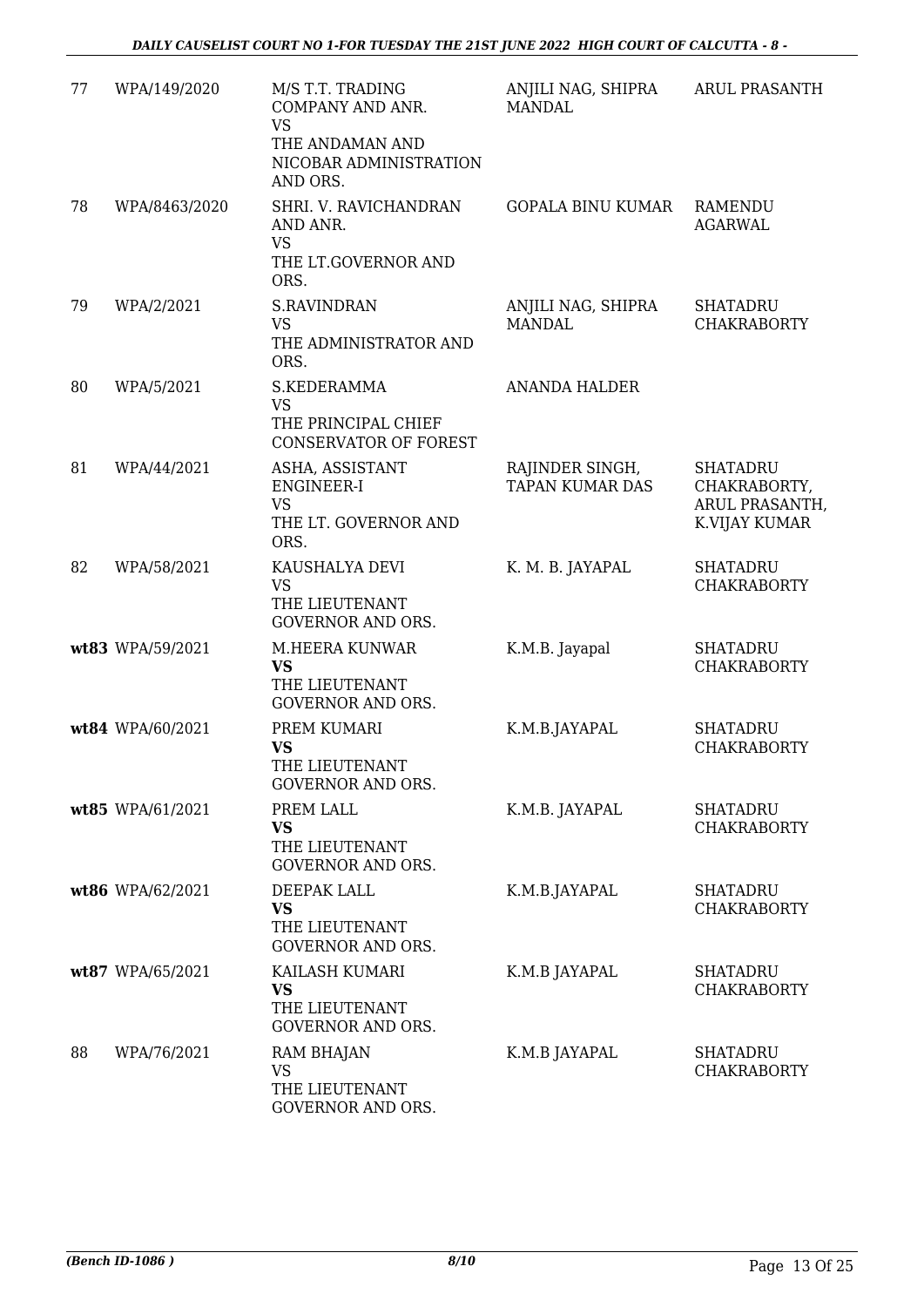| 89  | WPA/126/2021                              | SMTI. PAVITRA KUMARI<br><b>VS</b><br>THE ANDAMAN AND<br>NICOBAR ADMINISTRATION<br>AND ORS.                       | K.M.B.JAYAPAL AND<br>G. MINI                       | <b>RAMENDU</b><br>AGARWAL, G.BINNU<br><b>KUMAR</b>     |
|-----|-------------------------------------------|------------------------------------------------------------------------------------------------------------------|----------------------------------------------------|--------------------------------------------------------|
| 90  | WPA/150/2021                              | SMTI. E. SHYAMALA<br><b>VS</b><br>THE TEHSILDAR AND ORS.                                                         | VISHAL KR. BISWAS,<br><b>ANJILI NAG</b>            | <b>SHATADRU</b><br><b>CHAKRABORTY</b>                  |
| 91  | WPA/187/2021<br>WITH WP 6019/2020 LIMITED | <b>SMARTSPACE</b><br>WITH WP 6020/2020 INFRASTRUCTURE PRIVATE<br><b>VS</b><br>UNION OF INDIA AND ORS.            | M.MUKHERJEE,<br>S.SARKAR, SHYAMAL<br><b>SARKAR</b> | <b>RAMENDU</b><br>AGARWAL, AJAY<br><b>KUMAR MANDAL</b> |
|     | wt92 WPA/43/2019                          | <b>SMARTSPACE</b><br>INFRASTRUCTURE PRIVATE<br><b>LIMITED</b><br><b>VS</b><br>UNION OF INDIA AND ORS.            | SHYAMAL SARKAR,<br>K.VIJAY KUMAR                   | <b>RAMENDU</b><br><b>AGARWAL</b>                       |
|     | wt93 WPA/56/2019                          | JOGESHWAR NATH ARORA<br><b>VS</b><br>THE LIEUTENANT<br><b>GOVERNOR AND ORS.</b>                                  | <b>ANJILI NAG</b>                                  | <b>RAMENDU</b><br><b>AGARWAL</b>                       |
|     | wt94 WPA/57/2019                          | <b>GIRISH ARORA</b><br><b>VS</b><br>THE LIEUTENANT<br><b>GOVERNOR AND ORS.</b>                                   | <b>ANJILI NAG</b>                                  | <b>RAMENDU</b><br><b>AGARWAL</b>                       |
| 95  | WPA/199/2021                              | SHONA LAVALAI ROY AND<br><b>ANOTHERS</b><br><b>VS</b><br>THE ANDAMAN AND<br>NICOBAR ADMINISTRATION<br>AND OTHERS | KMB JAYAPAL, G MINI                                | <b>ARUL PRASANTH</b>                                   |
| 96  | WPA/245/2021                              | DR.MANGESH ANANDRAO<br><b>BANKAR</b><br><b>VS</b><br>THE CHAIRMAN, ANIMERS                                       | <b>GOPALA BINNU</b><br><b>KUMAR</b>                | <b>RAMENDU</b><br><b>AGARWAL</b>                       |
| 97  | WPA/256/2021                              | <b>SHANKER CH. DAS</b><br><b>VS</b><br>THE ANDAMAN AND<br>NICOBAR ADMINISTRATION<br><b>AND OTHERS</b>            | <b>GOPALA BINNU</b><br><b>KUMAR</b>                | <b>SHATADRU</b><br><b>CHAKRABORTY</b>                  |
| 98  | WPA/271/2021                              | SUBENDU MATA AND ORS.<br><b>VS</b><br>THE HON'BLE<br>LT.GOVERNOR AND ORS.                                        | <b>GOPALA BINNU</b><br><b>KUMAR</b>                | <b>RAMENDU</b><br><b>AGARWAL</b>                       |
|     | IA NO: CAN/1/2022                         |                                                                                                                  |                                                    |                                                        |
| 99  | FAT/1/2022                                | <b>SANTOSH</b><br><b>VS</b><br>KAVITA SHARMA                                                                     | <b>K.SABIR</b>                                     |                                                        |
| 100 | AP/3/2022                                 | M/S RAVI REALCONS PVT.<br>LTD.<br><b>VS</b><br>THE CHIEF ENGINEER AND<br>ANR.                                    | TERENCE DCRUZ                                      |                                                        |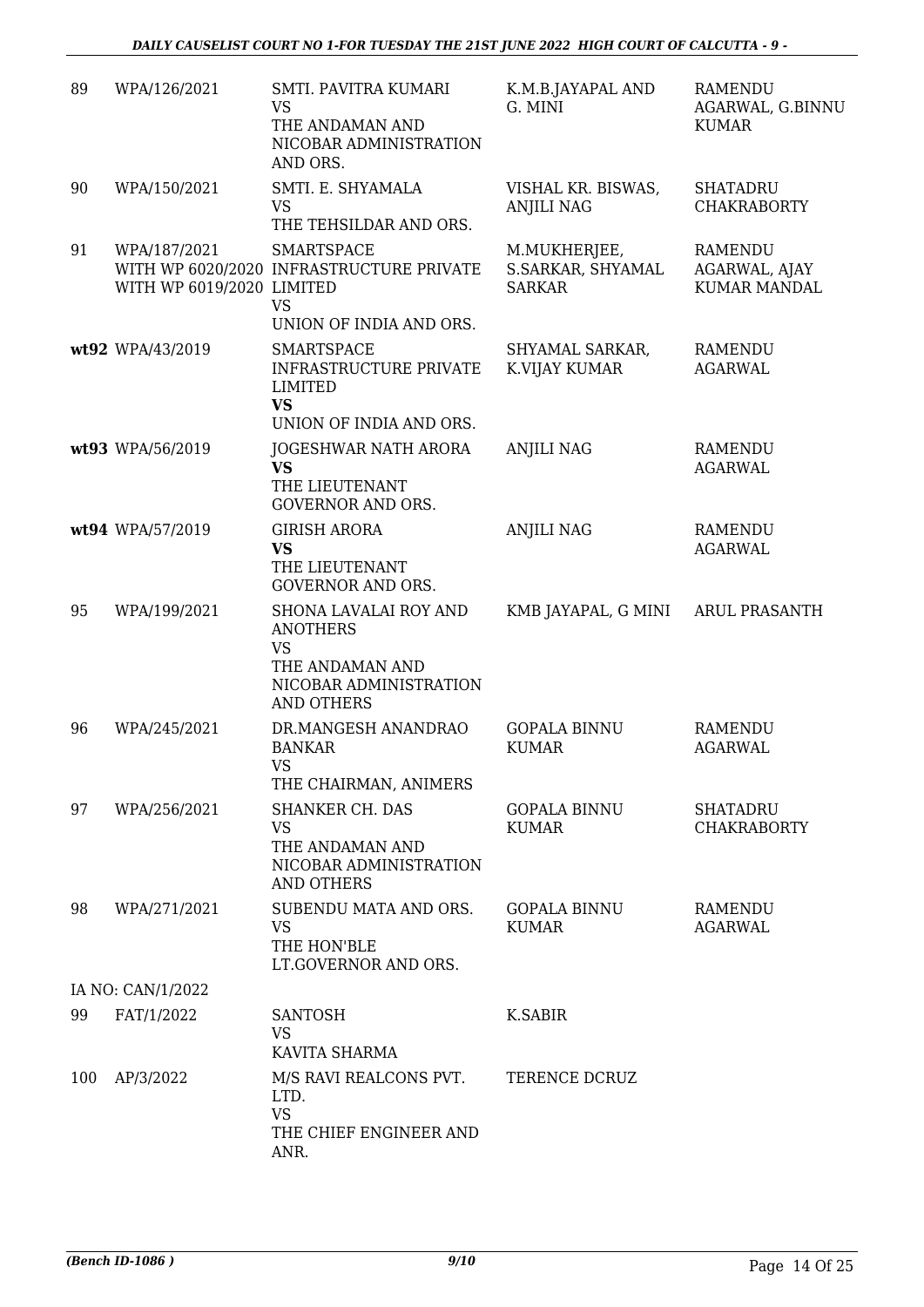| 101 | AP/4/2022    | M. MUTHARANAM @<br><b>MUTHURANAM</b><br><b>VS</b><br>M. RAMAMOORTHY                                                                          | <b>ANJILI NAG</b>                    |                                            |
|-----|--------------|----------------------------------------------------------------------------------------------------------------------------------------------|--------------------------------------|--------------------------------------------|
| 102 | WPA/27/2022  | A. SUBRAMANIAM<br><b>VS</b><br>THE LIEUTENANT<br><b>GOVERNOR AND OTHERS</b>                                                                  | <b>GOPALA BINNU</b><br><b>KUMAR</b>  | <b>ARUL PRASANTH</b>                       |
| 103 | WPA/39/2022  | SMT B CHANDRA KALA AND<br><b>ORS</b><br><b>VS</b><br>THE CHIEF SECRETARY,<br>ANDAMAN AND NICOBAR<br><b>ADMIN AND ORS</b>                     | NANDINI MITRA,<br><b>SANJAY SAHA</b> | <b>ANJILI NAG</b>                          |
| 104 | WPA/56/2022  | POONAM KUMARI<br><b>VS</b><br>THE DIRECTOR                                                                                                   | <b>ANJILI NAG</b>                    |                                            |
| 105 | WPA/64/2022  | S. SANTOSH KUMAR AND<br><b>OTHERS</b><br><b>VS</b><br>THE LIEUTENANT<br><b>GOVERNOR AND OTHERS</b>                                           | <b>ANJILI NAG</b>                    | N.A.KHAN                                   |
| 106 | WPA/66/2022  | ANDAMAN AND NICOBAR<br><b>COOPERATIVE WORKERS</b><br><b>UNION</b><br>VS<br>MALABAR COOPERATIVE<br><b>COCONUT FARMING</b><br>SOCIETY OGRABRAJ | <b>G.BINNU KUMAR</b>                 | DEEP CHAIM KABIR,<br><b>S.AJITH PRASAD</b> |
| 107 | WPA/131/2022 | <b>ABDUL LAISH</b><br><b>VS</b><br>ANDAMAN AND NICOBAR<br>STATE COOPERATIVE BANK<br>LIMITED AND ANR.                                         | <b>GOPALA BINNU</b><br><b>KUMAR</b>  | <b>ALISHAM</b><br><b>VENKATESH</b>         |
| 108 | WPA/156/2022 | PRITI LAXMI SINGH<br>VS<br>ANDAMAN AND NICOBAR<br>STATE COOPERATIVE BANK<br>LIMITED AND ORS.                                                 | <b>G. BINNU KUMAR</b>                |                                            |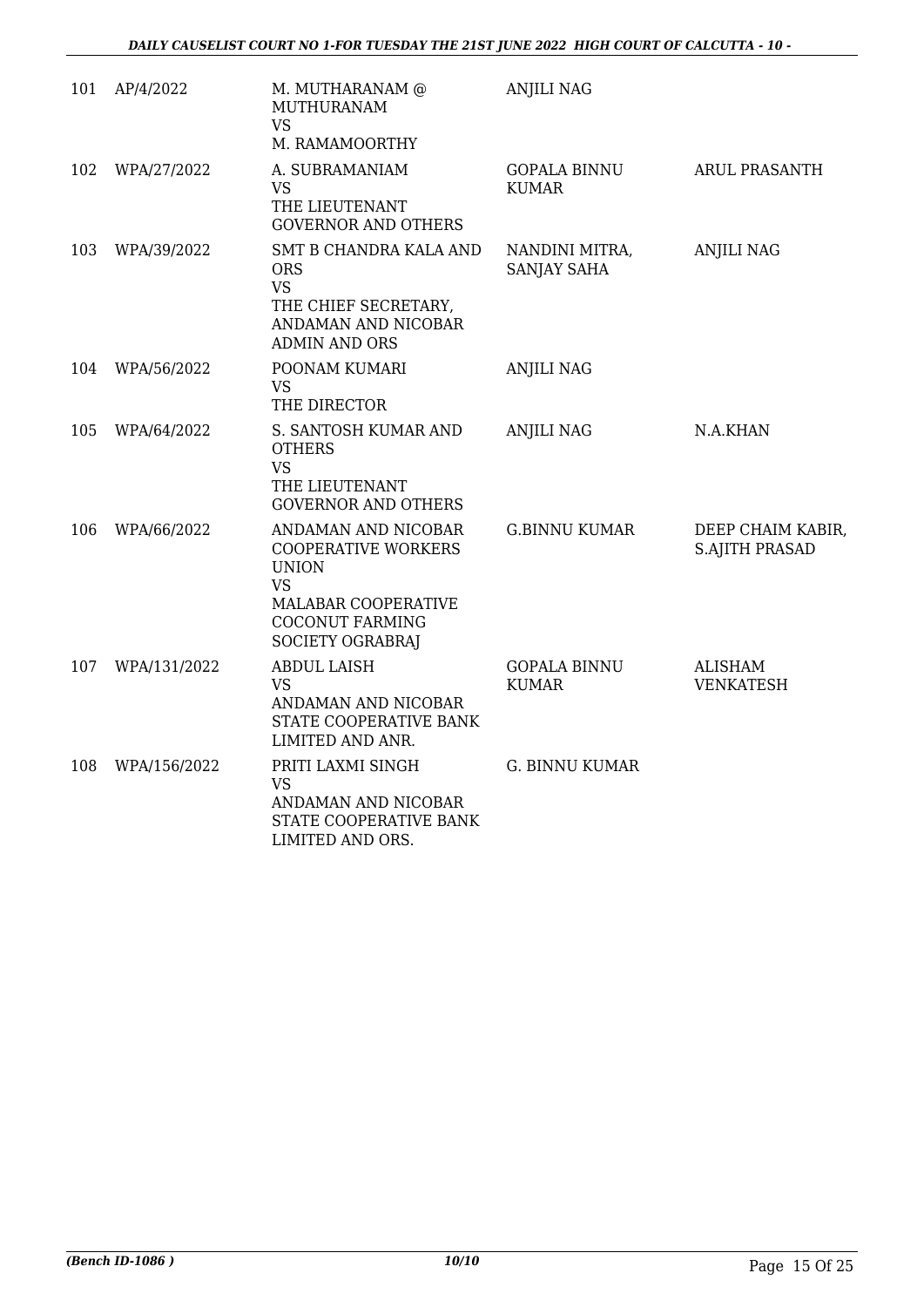

# Calcutta High Court

## **In The Circuit Bench at Port Blair**

### **Appellate Side**

**DAILY CAUSELIST For Tuesday The 21st June 2022**

**COURT NO. 2**

**SINGLE BENCH (SB)**

**AT 10:30 AM**

#### **HON'BLE JUSTICE TIRTHANKAR GHOSH (SINGLE BENCH WILL SIT AFTER COMPLETION OF DIVISION BENCH)**

#### **MOTION**

| 1              | WPA/184/2021                  | SAKTHI SHIPPING<br><b>LOGISTICS PRIVATE</b><br>LIMITED AND ANR.<br><b>VS</b><br>THE HON'BLE LIEUTENANT | <b>GOPALA BINNU</b><br><b>KUMAR</b> | <b>SHATADRU</b><br>CHAKRABORTY,<br><b>RAMENDU</b><br><b>AGARWAL</b> |
|----------------|-------------------------------|--------------------------------------------------------------------------------------------------------|-------------------------------------|---------------------------------------------------------------------|
|                |                               | <b>GOVERNOR AND ORS.</b>                                                                               |                                     |                                                                     |
|                | IA NO: CAN/2/2021, CAN/3/2021 |                                                                                                        |                                     |                                                                     |
| $\overline{2}$ | WPA/241/2021                  | RADHA KANTA MAHANTA<br>VS.<br>UNION OF INDIA AND ORS.                                                  | <b>BISWAJIT GOSWAMI</b>             |                                                                     |
| 3              | WPA/248/2021                  | M/S RAGASUMUM<br>CONSTRUCTORS AND ORS<br><b>VS</b><br>THE LIEUTENANT<br><b>GOVERNOR AND OTHERS</b>     | <b>GOPALA BINNU</b><br><b>KUMAR</b> | <b>RAMENDU</b><br><b>AGARWAL</b>                                    |
| 4              | WPA/264/2021                  | VINAY PAL SINGH<br><b>VS</b><br>THE LIEUTENANT<br><b>GOVERNOR AND OTHERS</b>                           | K.M.B. JAYAPAL                      | <b>SHATADRU</b><br>CHAKRABORTY,<br><b>ANANDA HALDER</b>             |
| 5              | WPA/294/2021                  | PRAKASH MISTRY<br>VS.<br>THE DEPUTY<br><b>COMMISSIONER AND</b><br><b>OTHERS</b>                        | <b>ANANDA HALDER</b>                | <b>RAMENDU</b><br>AGARWAL                                           |
| 6              | WPA/315/2021                  | SANJEET ROY<br><b>VS</b><br>THE ANDAMAN AND<br>NICOBAR ADMINISTRATION<br>AND OTHERS                    | K.M.B.JAYAPAL                       | N.A.KHAN                                                            |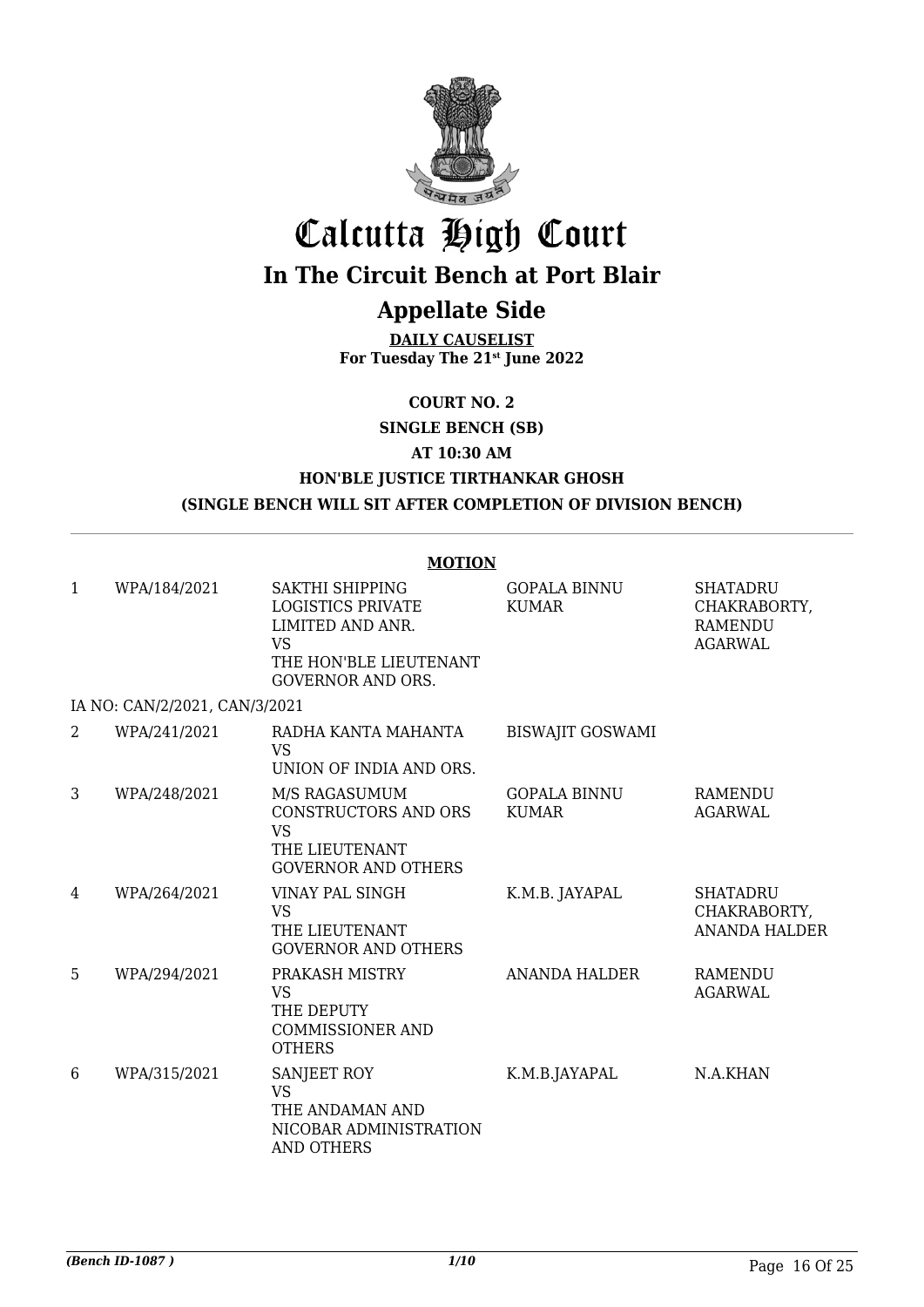| $\overline{7}$ | CRR/2/2022                           | <b>AMIT KUMAR</b><br><b>VS</b><br>THE STATE                                                                               | ALISHAM<br><b>VENKATESH</b>         | S.KARMAKAR                              |
|----------------|--------------------------------------|---------------------------------------------------------------------------------------------------------------------------|-------------------------------------|-----------------------------------------|
| 8              | CO/2/2022                            | NAMITA MISTRY AND<br><b>ANOTHER</b><br><b>VS</b><br>PARITOSH MISTRY AND<br><b>OTHERS</b>                                  | <b>GOPALA BINNU</b><br><b>KUMAR</b> |                                         |
| 9              | WPA/3/2022                           | THE GENERAL SECRETARY<br><b>VS</b><br>THE DIRECTOR<br>(CARI)/CIARI-ICAR THE<br>CENTRAL AGRICULTURAL<br>RESEARCH INSTITUTE | N.A.KHAN                            |                                         |
| 10             | CRR/7/2022                           | <b>SUSHEEL DIXIT</b><br><b>VS</b><br>M/S BAREFOOT RESORTS<br>AND LEISURE'S PVT. LTD.                                      | <b>GOPALA BINNU</b><br><b>KUMAR</b> |                                         |
| 11             | CRR/8/2022                           | V.K.NISHAD BEGUM<br><b>VS</b><br>JOSE P. JOHN AND ANR.                                                                    | <b>ANJILI NAg</b>                   |                                         |
| 12             | CRR/10/2022                          | S.P. BIJU<br><b>VS</b><br>S.B. NYNEISHIA                                                                                  | <b>RAKESH KUMAR</b>                 |                                         |
| 13             | CRR/12/2022<br><b>IN CRAN 1/2022</b> | RAKESH KUMAR SHIL AND<br>ORS.<br><b>VS</b><br>THE STATE                                                                   | <b>D.ILANGO</b>                     |                                         |
|                | IA NO: CRAN/1/2022                   |                                                                                                                           |                                     |                                         |
| 14             | WPA/14/2022                          | <b>SHAHINA BANO</b><br><b>VS</b><br>THE CHIEF SECRETARY<br>AND ORS.                                                       | <b>GOPALA BINNU</b><br><b>KUMAR</b> |                                         |
| 15             | WPA/16/2022                          | K.R.SURESH KUMAR<br><b>VS</b><br>THE LIEUTENANT<br><b>GOVERNOR AND OTHERS</b>                                             | V.D. SIVABALAN                      | SALIM MOHAMMED                          |
| 16             | WPA/43/2022                          | MES EMPLOYEES UNION<br><b>VS</b><br>THE UNION OF INDIA AND<br><b>OTHERS</b>                                               | PARDESHIA MUNDA                     |                                         |
| 17             | WPA/50/2022                          | <b>SHAKTI DAS</b><br><b>VS</b><br>THE DEPUTY<br><b>COMMISSIONER AND</b><br><b>OTHERS</b>                                  | <b>ANANDA HALDER</b>                | SALIM MOHAMMED,<br><b>V.D.SIVABALAN</b> |
| 18             | WPA/62/2022                          | <b>JAG NARAYAN</b><br>VS<br>THE ANDAMAN AND<br>NICOBAR ADMINISTRATION<br>AND ORS.                                         | K.M.B.JAYAPAL                       | <b>SALIM MOHAMMED</b>                   |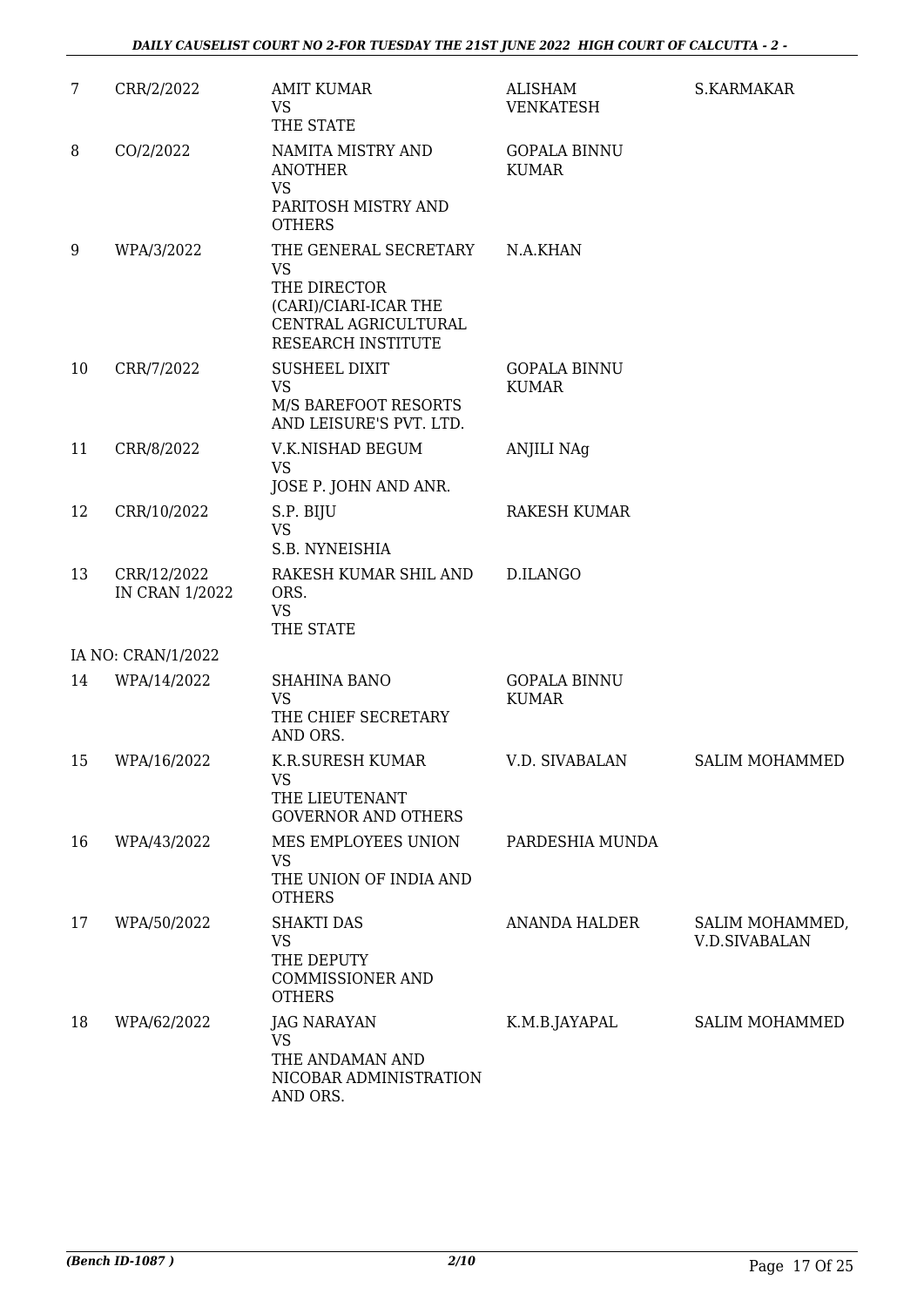| 19 | WPA/75/2022  | M/S HONEY BAR AND<br><b>RESTAURANT</b><br><b>VS</b><br>THE UNION TERRITORY OF<br>ANDAMAN AND NICOBAR<br>ISLAND AND ORS.                 | K.M.B. JAYAPAL                      | <b>SHATADRU</b><br>CHAKRABORTY,<br><b>RAMENDU</b><br><b>AGARWAL</b> |
|----|--------------|-----------------------------------------------------------------------------------------------------------------------------------------|-------------------------------------|---------------------------------------------------------------------|
| 20 | WPA/80/2022  | <b>PURNIMA</b><br><b>VS</b><br>THE ANDAMAN AND<br>NICOBAR ADMINISTRATION<br>AND ANR.                                                    | K.M.B. JAYAPAL                      |                                                                     |
| 21 | WPA/82/2022  | <b>SASHIKALA</b><br><b>VS</b><br>THE ANDAMAN AND<br>NICOBAR ADMINISTRATION<br>AND ANR.                                                  | K.M.B.JAYAPAL                       |                                                                     |
| 22 | WPA/84/2022  | <b>SULABHA KISHEN</b><br>VS.<br>THE ANDAMAN AND<br>NICOBAR ADMINISTRATION<br>AND ANR.                                                   | K.M.B. JAYAPAL                      |                                                                     |
| 23 | WPA/90/2022  | ASIT KUMAR MALLICK AND<br><b>ORS</b><br><b>VS</b><br>THE CHIEF<br>SECRETARY, ANDAMAN AND<br>NICOBAR ADMIN, PORT<br><b>BLAIR AND ORS</b> | SANJAY SAHA                         |                                                                     |
| 24 | WPA/97/2022  | THE DIVISIONAL FOREST<br><b>OFFICER</b><br><b>VS</b><br>PRADEEP KUJUR                                                                   | N.A. KHAN                           |                                                                     |
| 25 | WPA/104/2022 | A. PRIYADHARSHAN ALIAS<br><b>DARSAN</b><br>VS<br>THE ANDAMAN AND<br>NICOBAR ADMINISTRATION<br>AND ORS.                                  | K.M.B. JAYAPAL                      |                                                                     |
| 26 | WPA/110/2022 | S. BALARAMAN<br>VS<br>THE ANDAMAN AND<br>NICOBAR ADMINISTRATION<br>AND ANR.                                                             | K.M.B. JAYAPAL                      |                                                                     |
| 27 | WPA/113/2022 | ANITA MONDALAND ANR.<br><b>VS</b><br>THE LIEUTENANT<br><b>GOVERNOR AND ORS.</b>                                                         | MAHESHWAR LALL,<br>VEEDUR NARAYAN   | <b>SHATADRU</b><br><b>CHAKRABORTY</b>                               |
| 28 | WPA/114/2022 | PURNIMA RANI DAS<br>VS<br>THE PRADHAN                                                                                                   | <b>GOPALA BINNU</b><br><b>KUMAR</b> |                                                                     |
| 29 | WPA/130/2022 | SUDESH SINGH AND ANR.<br><b>VS</b><br>THE LIEUTENANT<br>GOVERNOR AND ORS.                                                               | <b>ANJILI NAG</b>                   |                                                                     |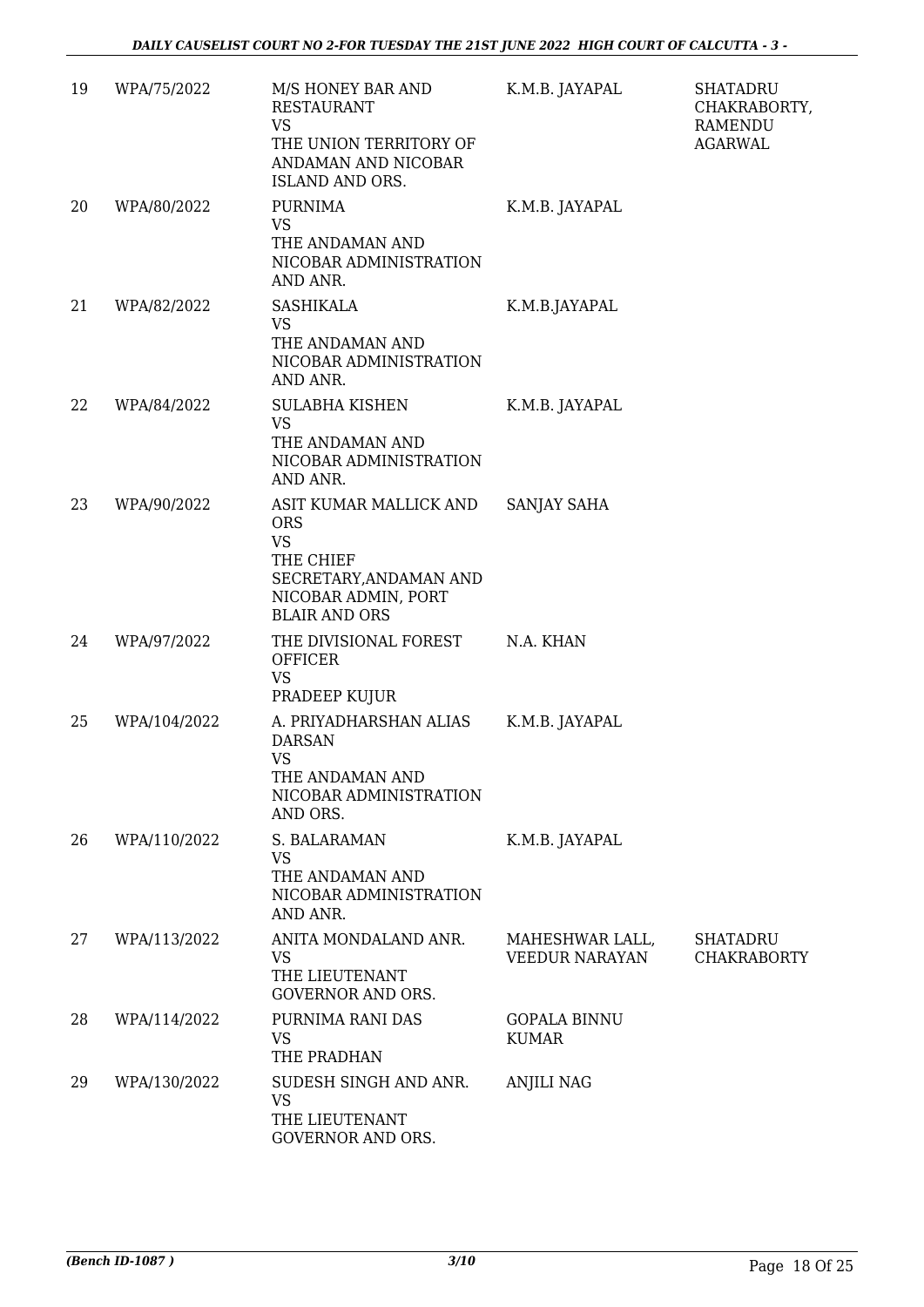| 30 | WPA/136/2022      | M/S ISLAND SPORTS<br><b>EMPORIUM</b><br><b>VS</b><br>THE ASSISTANT<br>COMMISSIONER                  | K.SABIR                             |                                 |
|----|-------------------|-----------------------------------------------------------------------------------------------------|-------------------------------------|---------------------------------|
| 31 | WPA/160/2022      | <b>MAN KUMARI</b>                                                                                   | <b>RAKESH KUMAR</b>                 |                                 |
|    |                   | <b>VS</b><br>PORT BLAIR MUNICIPAL<br>COUNCIL                                                        |                                     |                                 |
| 32 | WPA/163/2022      | SEA SHELL HOTELS AND<br>RESORTS AND ORS.<br><b>VS</b><br>THE LIEUTENANT<br><b>GOVERNOR AND ORS.</b> | <b>ANJILI NAG</b>                   |                                 |
| 33 | WPA/165/2022      | SEA SHELL SAMSSARA AND<br><b>ORS</b><br><b>VS</b><br>THE LIEUTENANT<br><b>GOVERNOR AND ORS.</b>     | <b>ANJILI NAG</b>                   |                                 |
| 34 | WPA/167/2022      | <b>SYMPHONY PALMS</b><br><b>VS</b><br>THE LIEUTENANT<br><b>GOVERNOR</b>                             | <b>ANJILI NAG</b>                   |                                 |
| 35 | WPA/170/2022      | M. ALAGU RAJAN<br><b>VS</b><br>THE SUPERINTENDING<br>ENGINEER AND ANR.                              | <b>V.D.SIVABALAN</b>                |                                 |
| 36 | WPA/176/2022      | RAKSHANDA SAHIL AND<br>ORS.<br><b>VS</b><br>THE LIEUTENANT<br><b>GOVERNOR AND ORS</b>               | A.S.ZINU                            |                                 |
|    |                   | <b>FOR ORDERS</b>                                                                                   |                                     |                                 |
| 37 | WPA/124/2020      | M.KRISHNAN<br><b>VS</b><br>THE LIEUTENANT<br><b>GOVERNOR AND ORS.</b>                               | MOHD. TABRAIZ                       | RAMENDU<br><b>AGARWAL</b>       |
| 38 | WPA/92/2021       | SHABAB ALI AND ORS.<br>VS<br>THE LIEUTENANT<br><b>GOVERNOR AND ORS.</b>                             | <b>ANANDA HALDER</b>                | ARUL PRASANTH,<br>K.M.B.JAYAPAL |
|    | wt39 WPA/313/2018 | <b>SHOBA SINGH</b><br><b>VS</b><br>THE ANDAMAN AND<br>NICOBAR ADMINISTRATION<br>AND ORS.            | K.M.B.JAYAPAL                       |                                 |
|    |                   | <b>APPLICATION</b>                                                                                  |                                     |                                 |
| 40 | CPAN/10/2019      | ANDAMAN SARVAJANIK<br>NIRMAN VIBAG MAZDOOR<br>SANGH AND ANR.<br><b>VS</b><br>D.BALAJI               | <b>GOPALA BINNU</b><br><b>KUMAR</b> | <b>ARUL PRASANTH</b>            |
|    | IA NO: CAN/1/2021 |                                                                                                     |                                     |                                 |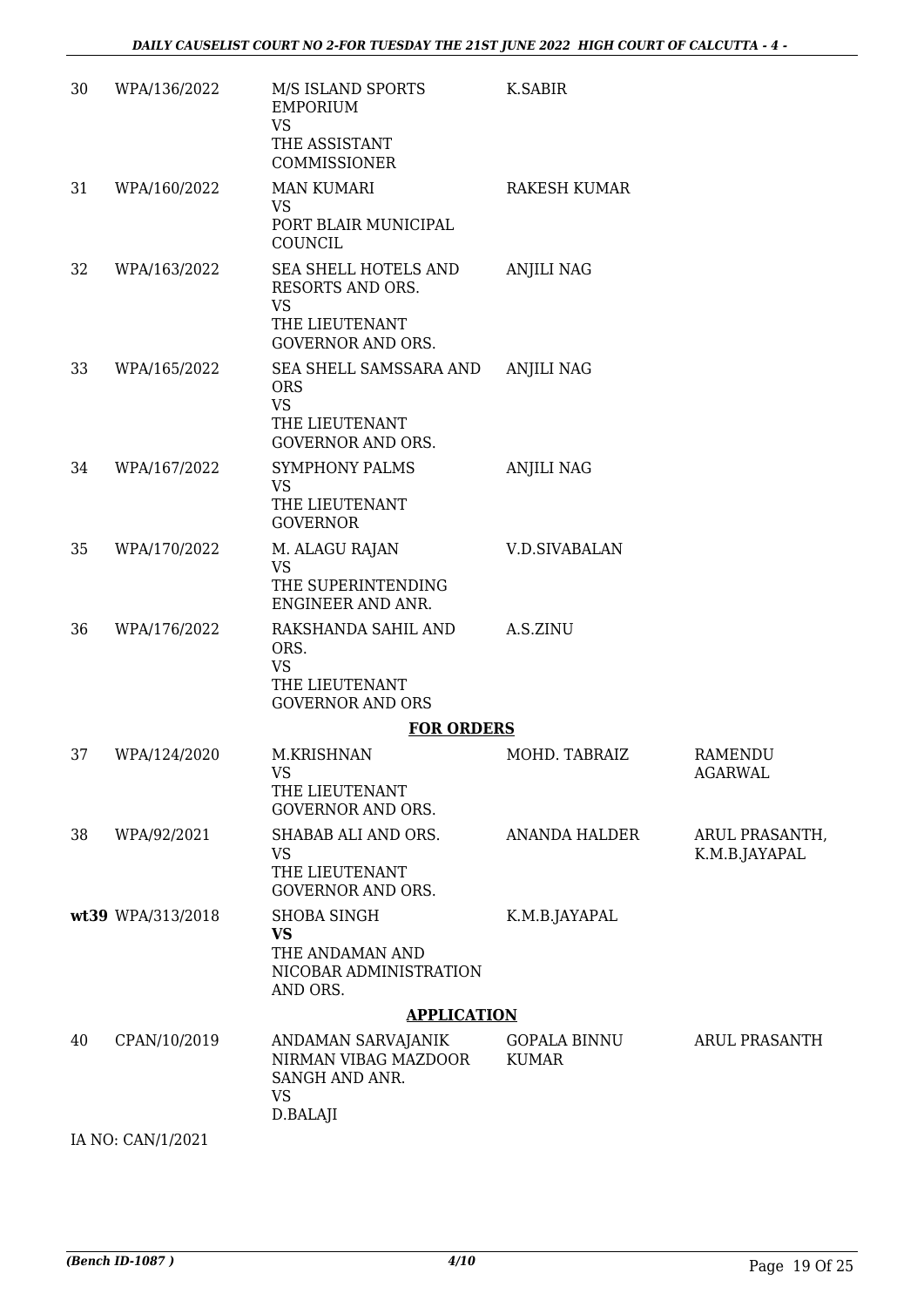| 41 | FMAT/5/2020                     | NEW INDIA ASSURANCE<br>CO. LTD.<br><b>VS</b><br>RAJA SEKHAR AND ORS.          | N.A.KHAN                                           | A.K.CHARABORTY                           |
|----|---------------------------------|-------------------------------------------------------------------------------|----------------------------------------------------|------------------------------------------|
| 42 | CRA/10/2021                     | THE STATE<br><b>VS</b><br><b>MANOJ PAUL</b>                                   | $\mathbf R$                                        |                                          |
|    | IA NO: CRAN/1/2021, CRAN/2/2021 |                                                                               |                                                    |                                          |
| 43 | CRA/13/2021                     | <b>MOHAN KUMAR</b><br><b>VS</b><br>THE STATE                                  | MD. TABRAIZ                                        | <b>SUMIT KARMAKAR</b>                    |
| 44 | FMA/3/2022                      | <b>LAXMI NARAYAN</b><br><b>VS</b><br>HARBANS KAUR AND<br><b>OTHERS</b>        | KMB JAYAPAL, G.MINI                                | <b>ANJILI NAG</b>                        |
|    | IA NO: CAN/1/2022               |                                                                               |                                                    |                                          |
|    |                                 | <b>CONTEMPT APPLICATION</b>                                                   |                                                    |                                          |
| 45 | CPAN/12/2021                    | S.SUBRAMANIAN<br><b>VS</b><br>M.RAJU                                          | <b>G.BINNU KUMAR</b>                               |                                          |
|    | IA NO: CAN/1/2021               |                                                                               |                                                    |                                          |
| 46 | CPAN/4/2022                     | KANAN MONDAL AND ORS.<br><b>VS</b><br><b>RAMESH KUMAR</b>                     | K. SABIR                                           |                                          |
|    |                                 | <b>FOR HEARING</b>                                                            |                                                    |                                          |
| 47 | CRA/6/2018                      | THE STATE<br><b>VS</b><br><b>SANDIP KUMAR</b>                                 | <b>SUMIT KARMAKAR</b>                              | <b>GOPALA BINNU</b><br><b>KUMAR</b>      |
| 48 | WPA/236/2018                    | <b>EXECUTIVE ENGINEER.</b><br>CONSTRUCTION DIVISION-<br>II, APWD<br><b>VS</b> | <b>SHATADRU</b><br>CHAKRABORTY,<br>RAMENDU AGARWAL | <b>GOPALA BINNU</b><br><b>KUMAR</b>      |
|    |                                 | S. PRABHAKARAN AND ORS.                                                       |                                                    |                                          |
| 49 | CRA/3/2019                      | THE STATE<br><b>VS</b><br>A.MAHESHWAR RAO AND<br>ORS.                         | S.KARMAKAR                                         | ANJILI NAG, GOPALA<br><b>BINNU KUMAR</b> |
| 50 | SA/4/2019                       | <b>JAI NARAYAN SINGH</b><br><b>VS</b><br><b>BADRUDDIN AND ORS.</b>            | K.M.B.JAYAPAL                                      | N.A.KHAN                                 |
| 51 | SA/7/2019                       | <b>SUKHODA ROY</b><br><b>VS</b><br>ANWESHA SARKAR AND<br>ANR.                 | <b>AJAY KUMAR</b><br><b>MANDAL</b>                 | K.M.B.JAYAPAL,<br>G.MINI                 |
| 52 | CRA/11/2019                     | SUJIT MAJUMDAR<br><b>VS</b><br>THE STATE                                      | RAKESH PAL GOBIND,<br>S.C.MISHRA                   | A.S.ZINU                                 |
| 53 | CRR/28/2019                     | K.D.UNNITHAN<br><b>VS</b><br>THE STATE                                        | <b>ANIL KUMAR</b><br><b>CHAKRABORTHY</b>           | <b>SUMIT KARMAKAR</b>                    |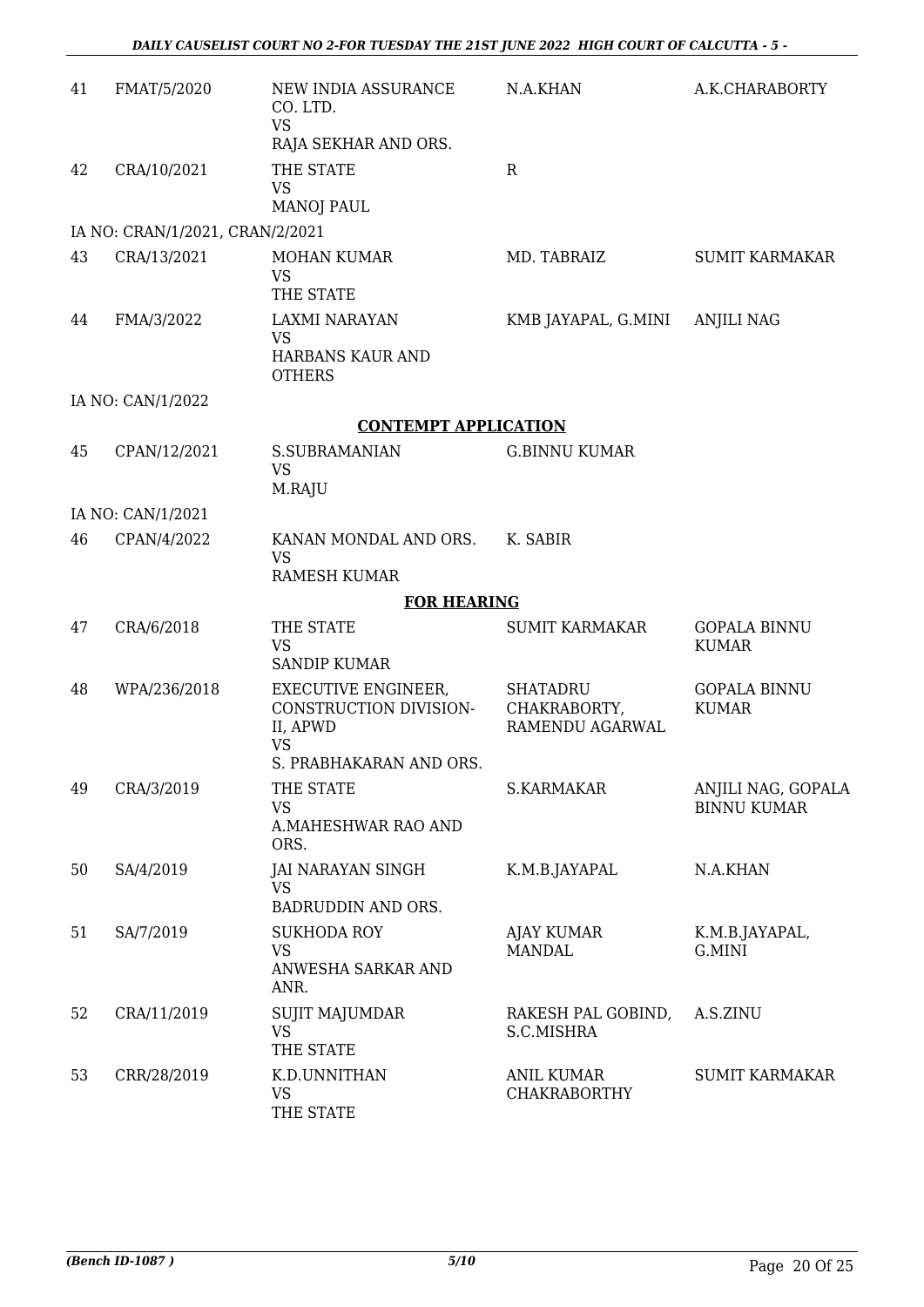| 54 | WPA/209/2019 | R. KAUSHALYA AND ORS.<br><b>VS</b><br>THE UNION OF INDIA AND<br>ORS.                                                    | ANJILI NAG, SHIPRA<br><b>MANDAL</b>                | MOHD. TABRAIZ                                     |
|----|--------------|-------------------------------------------------------------------------------------------------------------------------|----------------------------------------------------|---------------------------------------------------|
| 55 | WPA/226/2019 | <b>ANDAMAN TIMBER</b><br><b>INDUSTRIES LIMITED</b><br><b>VS</b><br>THE CHIEF SECRETARY<br>AND ORS.                      | K.M.B.JAYAPAL,<br>G.MINI                           | <b>VIKAS TEWARY</b>                               |
| 56 | WPA/237/2019 | SHRI. S. M. MUSTAFA<br><b>VS</b><br>THE ANDAMAN AND<br>NICOBAR ADMINISTRATION<br>AND ORS.                               | G.MINI AND K.M.B.<br>JAYAPAL                       | <b>SHATADRU</b><br><b>CHAKRABORTY</b>             |
| 57 | WPA/241/2019 | THE EXECUTIVE ENGINEER<br>NORTH ANDAMAN<br>CONSTRUCTION DIVISION<br>(NACD)<br><b>VS</b><br>SMTI. REKHA NAIR AND<br>ORS. | <b>SHATADRU</b><br>CHAKRABORTY,<br>RAMENDU AGARWAL | <b>GOPALA BINNU</b><br><b>KUMAR</b>               |
| 58 | WPA/246/2019 | <b>A.SUNDAR</b><br><b>VS</b><br>THE HONBLE LIEUTENANT<br><b>GOVERNOR AND ORS.</b>                                       | <b>GOPALA BINNU</b><br><b>KUMAR</b>                | <b>SHATADRU</b><br><b>CHAKRABORTY</b>             |
| 59 | WPA/263/2019 | KUMAR HARSHAVARDHAN<br><b>VS</b><br>THE UNION OF INDIA AND<br>ORS.                                                      | KMB JAYAPAL                                        | TASNEEM,<br><b>SHATADRU</b><br><b>CHAKRABORTY</b> |
| 60 | WPA/282/2019 | <b>MANOJ PAUL</b><br><b>VS</b><br>THE UNION TERRITORY,<br>ADMINISTRATION OF<br>ANDAMAN AND NICOBAR<br>ISLANDS AND ORS.  | IN PERSON                                          | <b>SHATADRU</b><br><b>CHAKRABORTY</b>             |
| 61 | CRA/1/2020   | SAROJIT KULLU<br><b>VS</b><br>THE STATE                                                                                 | D.ILANGO                                           | S.KARMAKAR                                        |
| 62 | SAT/7/2020   | KALAIARASAN AND ORS.<br><b>VS</b><br>ASIF ALI AND ORS.                                                                  | ANJILI NAG                                         | KMB JAYAPAL                                       |
| 63 | WPA/52/2020  | P.KANNAN<br><b>VS</b><br>THE UNION OF INDIA AND<br>ORS.                                                                 | K.M.B.JAYAPAL                                      | AJAY KUMAR<br><b>MANDAL</b>                       |
| 64 | WPA/76/2020  | <b>JOHN WESLEY</b><br>VS<br>THE ANDAMAN AND<br>NICOBAR ADMINISTRATION<br>AND ORS.                                       | K.VIJAY KUMAR                                      | M.P.KAMARAJ                                       |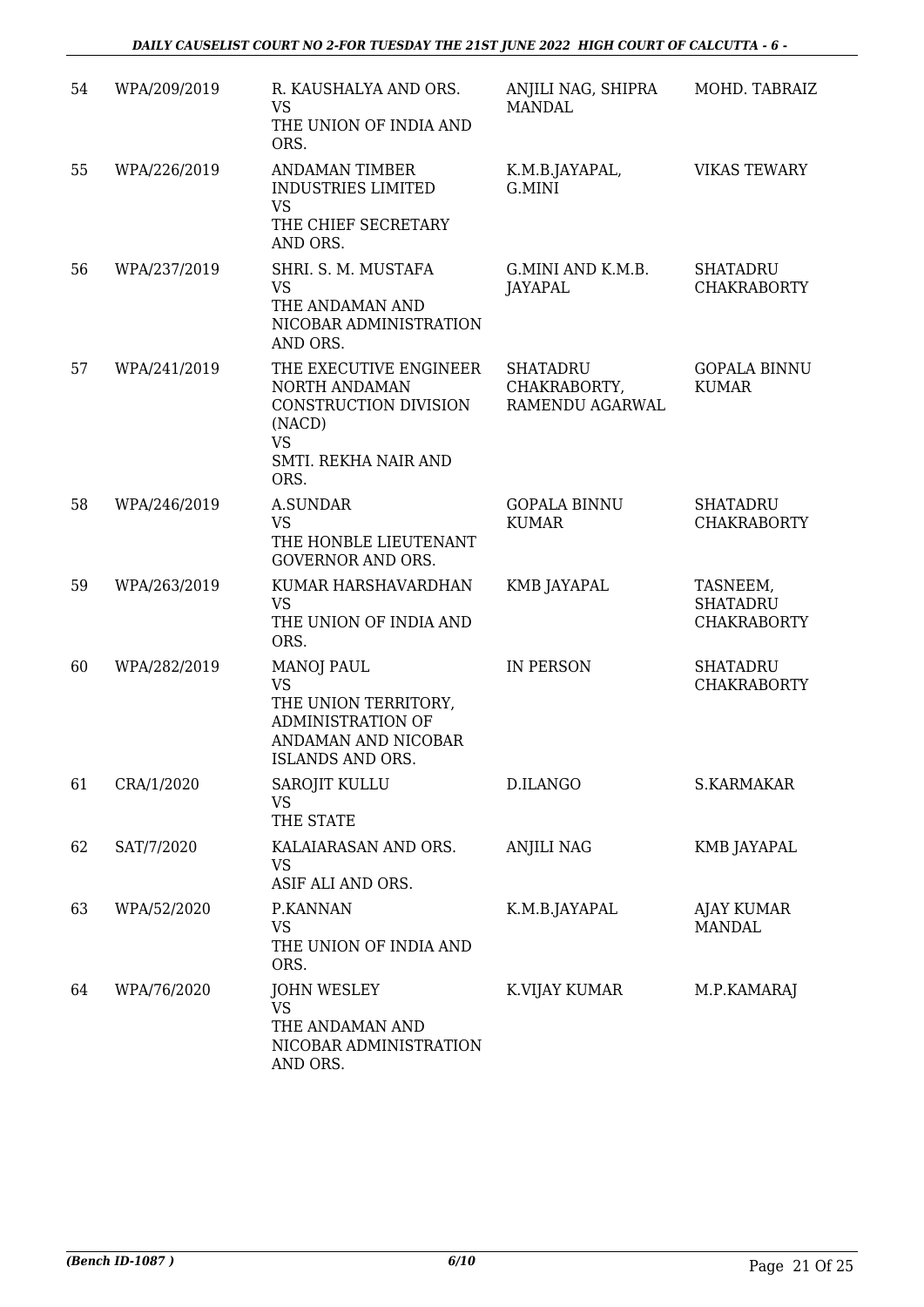| 65 | WPA/91/2020       | Miss Saruna Niza<br><b>VS</b>                                                                | Gopala Binu Kumar                   | Mrs. Anjali Nag                       |
|----|-------------------|----------------------------------------------------------------------------------------------|-------------------------------------|---------------------------------------|
|    |                   | Andaman Nicobar Islands<br><b>Integrated Development</b><br>Corporation Limited<br>(ANIIDCO) |                                     |                                       |
| 66 | WPA/95/2020       | <b>ANITA XESS</b><br><b>VS</b><br>THE UNION OF INDIA AND<br>ORS.                             | <b>GOPALA BINNU</b><br><b>KUMAR</b> | <b>SHATADRU</b><br><b>CHAKRABORTY</b> |
| 67 | WPA/97/2020       | P.YADAVA RAO<br><b>VS</b><br>THE UNION OF INDIA AND<br>ORS.                                  | <b>GOPALA BINNU</b><br><b>KUMAR</b> | <b>SHATADRU</b><br><b>CHAKRABORTY</b> |
| 68 | WPA/105/2020      | PREM KISHEN<br><b>VS</b><br>THE ANDAMAN AND<br>NICOBAR ADMINISTRATION<br>AND ORS.            | K.M.B.JAYAPAL,<br>G.MINI            | <b>RAMENDU</b><br><b>AGARWAL</b>      |
|    | wt69 WPA/103/2020 | <b>HARISH KISHEN</b><br><b>VS</b><br>THE ANDAMAN AND<br>NICOBAR ADMINISTRATION<br>AND ORS.   | K.M.B.JAYAPAL,<br>G.MINI            | <b>RAMENDU</b><br><b>AGARWAL</b>      |
|    | wt70 WPA/104/2020 | <b>RAM KISHEN</b><br><b>VS</b><br>THE ANDAMAN AND<br>NICOBAR ADMINISTRATION<br>AND ORS.      | K.M.B.JAYAPAL,<br>G.MINI            | <b>RAMENDU</b><br><b>AGARWAL</b>      |
|    | wt71 WPA/106/2020 | PERNITA DEVI<br><b>VS</b><br>THE ANDAMAN AND<br>NICOBAR ADMINISTRATION<br>AND ORS.           | K.M.B.JAYAPAL,<br>G.MINI            | <b>RAMENDU</b><br><b>AGARWAL</b>      |
|    | wt72 WPA/70/2021  | HAR JEEVAN RAM<br><b>VS</b><br>THE LIEUTENANT<br><b>GOVERNOR AND ORS.</b>                    | K.M.B.JAYAPAL                       | RAMENDU<br><b>AGARWAL</b>             |
|    | wt73 WPA/71/2021  | PREM KISHEN<br><b>VS</b><br>THE ANDAMAN AND<br>NICOBAR ADMINISTRATION<br>AND ORS.            | K.M.B.JAYAPAL                       | RAMENDU<br><b>AGARWAL</b>             |
|    | wt74 WPA/72/2021  | <b>HARISH KISHEN</b><br><b>VS</b><br>THE ANDAMAN AND<br>NICOBAR ADMINISTRATION<br>AND ORS.   | K.M.B. JAYAPAL                      | RAMENDU<br><b>AGARWAL</b>             |
| 75 | WPA/107/2020      | THE EXECUTIVE ENGINEER<br>VS<br>S.MANOHARI AND ORS.                                          | V.TIWARI                            | <b>G.BINNU KUMAR</b>                  |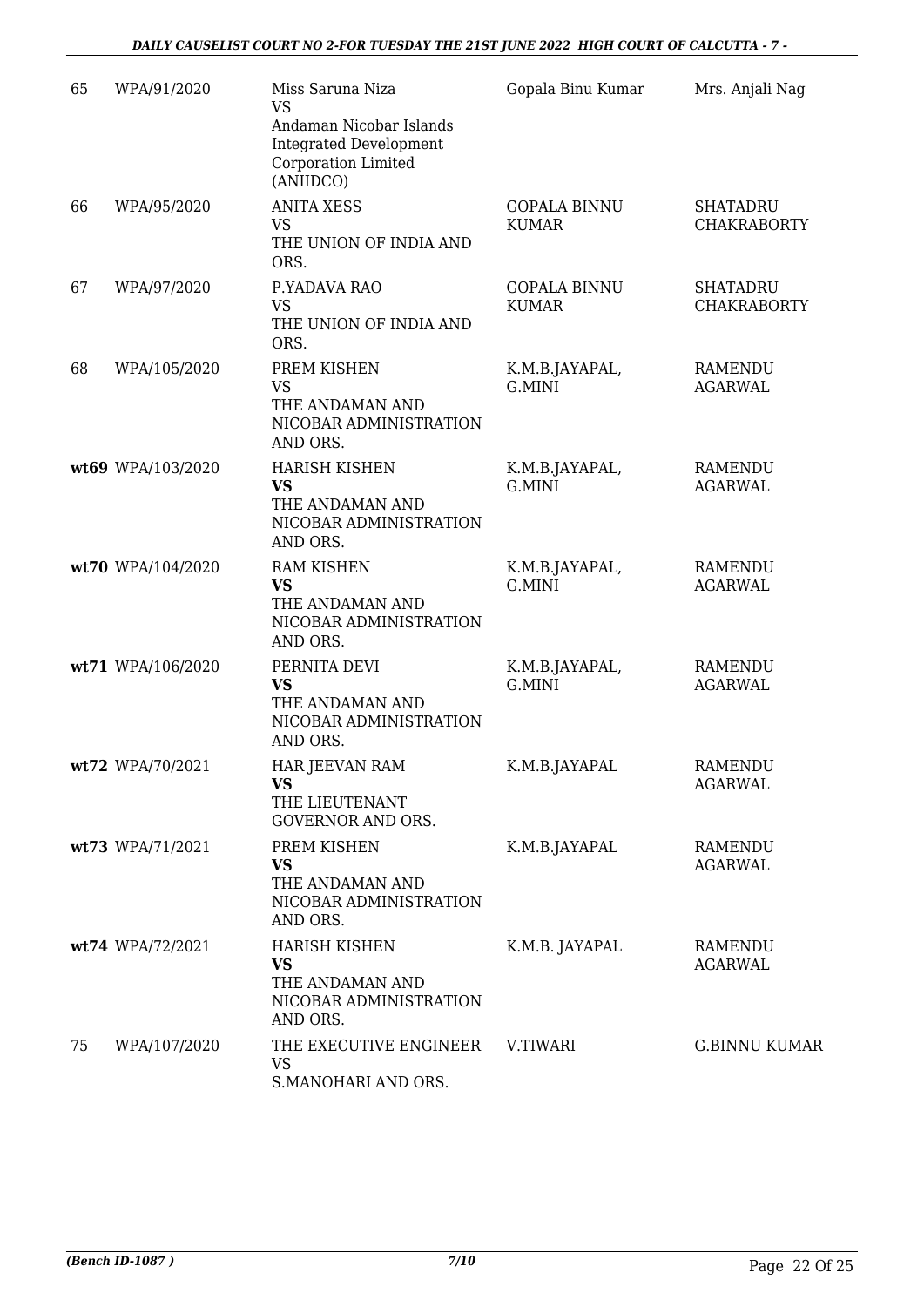|    | wt76 WPA/117/2020             | S.MANOHARI AND ORS.<br><b>VS</b><br>THE EXECUTIVE<br>ENGINEER, PORT BLAIR<br>NORTH DIVISION, APWD | <b>GOPALA BINNU</b><br><b>KUMAR</b>      | V.TIWARI                            |
|----|-------------------------------|---------------------------------------------------------------------------------------------------|------------------------------------------|-------------------------------------|
| 77 | WPA/119/2020                  | <b>LALTA PRASAD</b><br><b>VS</b><br>THE LIEUTENANT<br><b>GOVERNOR AND ORS.</b>                    | ANANDA HALDER                            | A.K.MANDAL,<br>K.M.B.JAYAPAL        |
| 78 | WPA/135/2020                  | THE DIRECTOR OF<br><b>TRANSPORT</b><br><b>VS</b><br>SHIVNATH AND ORS.                             | <b>KRISHNA RAO</b>                       | <b>G.BINNU KUMAR</b>                |
| 79 | WPA/139/2020                  | <b>RITA SIL</b><br><b>VS</b><br>THE ADMINISTRATOR<br>(LIEUTENANT GOVERNOR)<br>AND ORS.            | <b>ANJILI NAG</b>                        | <b>ARUL PRASANTH</b>                |
|    | wt80 WPA/190/2021             | <b>RITA SIL</b><br><b>VS</b><br>THE ADMINISTRATOR<br>(LIEUTENANT GOVERNOR)<br>AND ORS.            | <b>ANJILI NAG</b>                        | <b>ARUL PRASANTH</b>                |
| 81 | WPA/3052/2020                 | PEARLESCENT MERITECH<br>PVT. LTD. AND ANR.<br><b>VS</b><br>UNION OF INDIA AND ORS.                | <b>ANJILI NAG</b>                        | V.TIWARI                            |
| 82 | CRA/1/2021                    | <b>SAMEER MONDAL</b><br><b>VS</b><br>THE STATE                                                    | <b>GOPALA BINNU</b><br><b>KUMAR</b>      | A.S.ZINU                            |
| 83 | SAT/3/2021                    | <b>SWAPAN MISTRY</b><br><b>VS</b><br>SUDHIR CHANDRA DAS<br>AND ORS.                               | <b>ANANDA HALDER</b>                     | <b>GOPALA BINNU</b><br><b>KUMAR</b> |
|    | wt84 SAT/7/2021               | SUDHIR CHANDRA DAS<br><b>VS</b><br><b>GOPAL MISTRY AND</b><br><b>OTHERS</b>                       | <b>GOPALA BINNU</b><br><b>KUMAR</b>      | <b>ANANDA HALDER</b>                |
| 85 | CPAN/7/2021<br>IN WP 298/2019 | G.SENGUTTUVAN AND ORS.<br><b>VS</b><br>SUNIL ANCHIPAKA, THE<br>DEPUTY COMMISSIONER<br>AND ANR.    | ANJILI NAG, SHIPRA<br><b>MANDAL</b>      | <b>ARUL PRASANTH</b>                |
|    | IA NO: CAN/1/2022             |                                                                                                   |                                          |                                     |
| 86 | CRA/18/2021                   | K. DURYODHAN<br><b>VS</b><br>THE STATE AND ANOTHER                                                | DEEP CHAIM KABIR,<br><b>AJITH PRASAD</b> | A.S.ZINU                            |
| 87 | WPA/46/2021                   | M. MEGHAVARNAM AND<br>ORS.<br><b>VS</b><br>THE DIRECTOR GENERAL<br>OF SHIPPING AND ORS.           | ANJILI NAG, SHIPRA<br><b>MANDAL</b>      | TULSI LALL,<br>A.K.MANDAL           |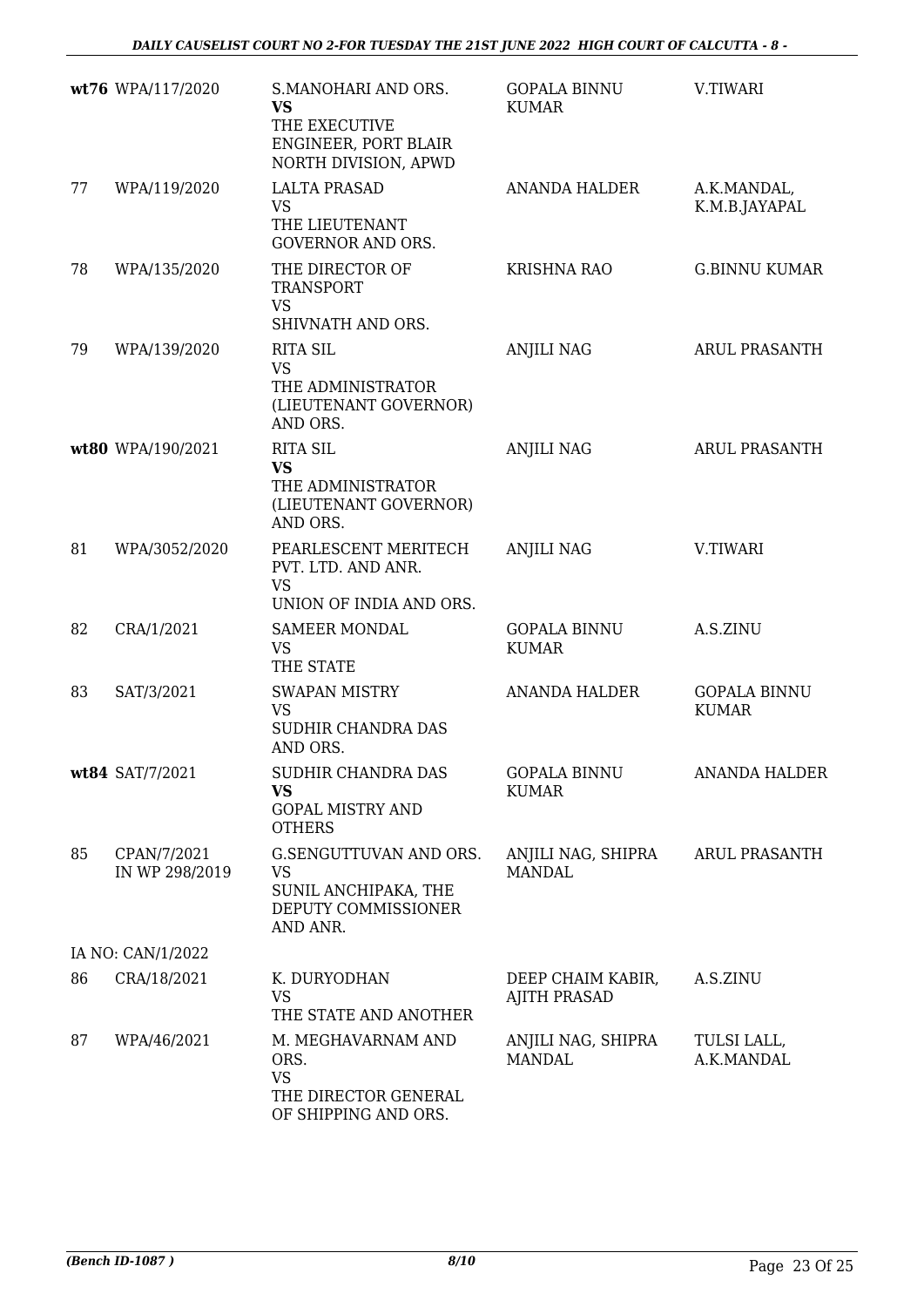| 88 | WPA/74/2021  | N. R. SUDHEER KUMAR<br>AND ORS.<br><b>VS</b><br>THE HON'BLE LIEUTENANT<br><b>GOVERNOR AND ORS.</b>                             | <b>GOPALA BINNU</b><br><b>KUMAR</b>       | <b>SHATADRU</b><br><b>CHAKRABORTY</b>                               |
|----|--------------|--------------------------------------------------------------------------------------------------------------------------------|-------------------------------------------|---------------------------------------------------------------------|
| 89 | WPA/78/2021  | ABDUL HASSIM AND ORS.<br><b>VS</b><br>THE LIEUTENANT<br><b>GOVERNOR AND ORS.</b>                                               | MOHD. TABRAIZ                             | <b>SHATADRU</b><br><b>CHAKRABORTY</b>                               |
| 90 | WPA/135/2021 | <b>GANGA DIN</b><br><b>VS</b><br>THE ANDAMAN AND<br>NICOBAR ADMINISTRATION<br>AND ORS.                                         | K.M.B.JAYAPAL,<br>G.MINI                  | AJAY KUMAR<br><b>MANDAL</b>                                         |
| 91 | WPA/173/2021 | <b>S.VIJAY KUMAR</b><br><b>VS</b><br>THE LIEUTENANT<br><b>GOVERNOR (DISCIPLINARY</b><br><b>AUTHORITY)</b>                      | <b>GOPALA BINNU</b><br><b>KUMAR</b>       | <b>RAMENDU</b><br><b>AGARWAL</b>                                    |
| 92 | WPA/194/2021 | ANDAMAN SARVAJANIK<br>NIRMAN VIBAGH MAZDOOR<br>SANGH AND ANOTHER<br><b>VS</b><br>THE LT. GOVERNOR AND<br><b>OTHERS</b>         | <b>G.BINNU KUMAR</b>                      | SALIM MOHAMMED,<br><b>V.D.SIVABALAN</b>                             |
| 93 | WPA/222/2021 | P.AMEENA KUTTY<br><b>VS</b><br>ANDAMAN AND NICOBAR<br>ADMINISTRATION AND<br>ORS.                                               | MOHAMMED<br><b>TABRAIZ</b>                | <b>RAMENDU</b><br><b>AGARWAL</b>                                    |
| 94 | WPA/255/2021 | KALPANA GOLDER<br><b>VS</b><br>THE ANDAMAN AND<br>NICOBAR ADMINISTRATION<br><b>AND OTHERS</b>                                  | <b>GOPALA BINNU</b><br><b>KUMAR</b>       | <b>SHATADRU</b><br>CHAKRABORTY,<br><b>RAMENDU</b><br><b>AGARWAL</b> |
| 95 | WPA/261/2021 | M/S RIFLEX INDUSTRIES<br>PVT. LTD. (UNIT-V) AND<br><b>ANOTHER</b><br><b>VS</b><br>THE LIEUTENANT<br><b>GOVERNOR AND OTHERS</b> | <b>ANJILI NAG</b>                         | <b>SHATADRU</b><br>CHAKRABORTY,<br><b>RAMENDU</b><br><b>AGARWAL</b> |
| 96 | WPA/278/2021 | ATUL BISWAS AND ANR.<br><b>VS</b><br>THE DEPUTY<br>COMMISSIONER AND ANR.                                                       | <b>ANJILI NAG</b>                         | RAMENDU<br><b>AGARWAL</b>                                           |
| 97 | CO/5/2022    | FATHIMA BIBI AND OTHERS<br><b>VS</b><br>FATHIMA BIBI AND OTHERS                                                                | MOHAMMED<br><b>TABRAIZ</b>                |                                                                     |
| 98 | WPA/37/2022  | Dr. NEELAVENI<br><b>VS</b><br>THE LIEUTENANT<br><b>GOVERNOR AND OTHERS</b>                                                     | ANJILI NAG, VISHAL<br><b>KUMAR BISWAS</b> | <b>SALIM MOHAMMED</b>                                               |